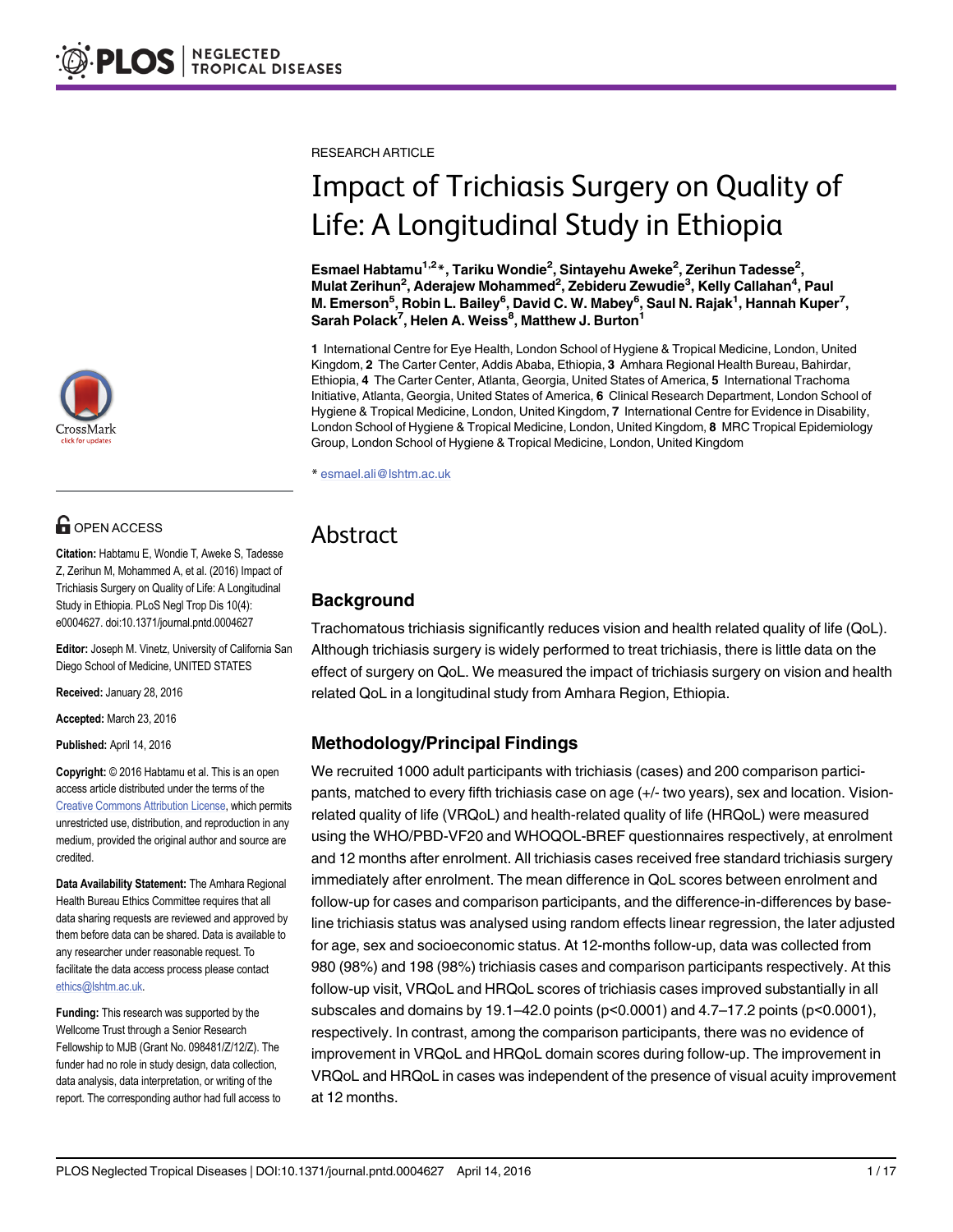<span id="page-1-0"></span>all the data and had final responsibility for the decision to submit for publication.

Competing Interests: The authors have declared that no competing interests exist.

### Conclusions/Significance

Trichiasis surgery substantially improves both VRQoL and HRQoL regardless of visual acuity change. Unprecedented effort is needed to scale-up trichiasis surgical programmes not only to prevent the risk of sight loss but also to improve overall wellbeing and health perception of affected individuals.

# Author Summary

We previously reported that Trachomatous Trichiasis (TT) has a profound impact on vision and heath related quality of life (QoL), even when vision is not impaired. The World Health Organization (WHO) recommends corrective eyelid surgery for trichiasis to reduce the risk of vision loss. However, trichiasis surgery may also improve overall wellbeing. There is very limited evidence on the long-term impact of trichiasis surgery on QoL. We measured vision and health-related quality of life of 1000 TT patients before and one year after receiving TT surgery and compared the QoL scores of these with the baseline and 1 year follow-up QoL score of 200 matched individuals who have never had trichiasis or trichiasis surgery. We found strong evidence that surgery substantially improves both vision and heath related QoL of TT case, even when there is no improvement in vision; while there was no evidence of improvement in the QoL of the trichiasis free participants. The results provide clear evidence that the benefit of trichiasis surgery goes beyond preventing the risk of blindness and improves the overall wellbeing and health perception of affected individuals, indicating the need to provide prompt surgical intervention for affected individuals.

# Introduction

Trachoma, an eye disease caused by Chlamydia trachomatis, is the leading infectious cause of blindness worldwide  $[1]$  $[1]$ . The infection can lead to progressive conjunctival scarring and subsequently trachomatous trichiasis, the in-turning of eyelashes. Trichiasis in turn can cause constant painful abrasion to the cornea, irreversible corneal opacification and ultimately visual impairment and blindness. Approximately 7.3 million people have untreated trichiasis, and 2.4 million people are visually impaired from trachoma worldwide [[2,3\]](#page-15-0).

Trachomatous trichiasis is a painful condition, which can have a major impact on the individual's general health and wellbeing, even prior to the development of visual impairment  $[4]$  $[4]$ . Moreover, it may have major socioeconomic consequences for affected families and communities [\[4](#page-15-0)–[6\]](#page-15-0). We have previously reported that trichiasis adversely impacts vision and health related quality of life (QoL), even before visual impairment develops [[7\]](#page-15-0). Other studies have found trichiasis causes considerable functional and physical impairment, social withdrawal and exclusion, inability to work and earn an income [[4,6,8,9\]](#page-15-0).

The World Health Organization (WHO) recommends corrective eyelid surgery for trichiasis, to reduce the risk of sight loss  $[10]$  $[10]$ . Limited evidence suggests that the benefits of surgery may go beyond preventing vision loss and in fact help to restore the physical, social, psychological, environmental and economic wellbeing of individuals through improving vision and reducing pain and discomfort  $[8,11,12]$  $[8,11,12]$ . However, detailed empirical data on the impact of surgery on QoL is lacking. One longitudinal study from Ethiopia assessed the effect of trichiasis surgery on physical functioning of 411 trichiasis patients, six months after trichiasis surgery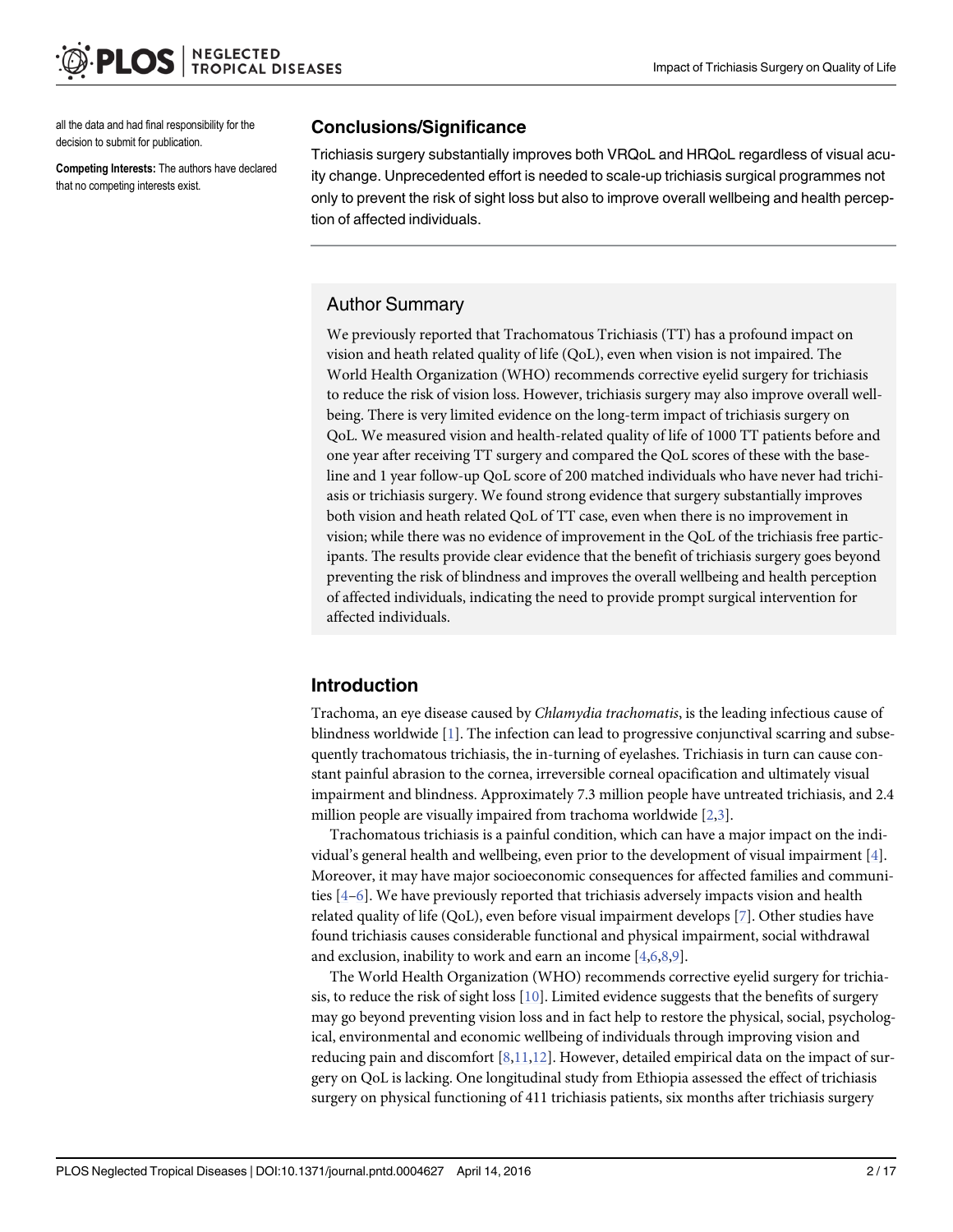<span id="page-2-0"></span>[\[9](#page-15-0)]. Another study, conducted in India, assessed HRQoL in 60 trachomatous entropion patients before and 1 month after trichiasis surgery and epilation [[13](#page-16-0)]. No studies have measured the long-term overall effect that trichiasis surgery has on the different QoL domains and overall wellbeing.

The WHO has developed and validated several tools for measuring QoL. These include the WHO/PBD-VF20 which is designed to measure vision related quality of life (VRQoL); and the WHOQOL-BREF which measures general health related quality of life [[14,15](#page-16-0)]. We have previously reported a case-control study, which used both of these tools to compare the QoL of individuals with trichiasis to healthy controls, and found substantial differences [[7](#page-15-0)]. Here we report a longitudinal study of these same cases and controls (hereafter referred to as comparison participants), in which we explore the longer-term impact of trichiasis surgery on vision and health-related QoL.

### Methods

#### Ethics Statement

This study was reviewed and approved by the National Health Research Ethics Review Committee of the Ethiopian Ministry of Science and Technology, the London School of Hygiene & Tropical Medicine (LSHTM) Ethics Committee, and Emory University Institutional Review Board. Written informed consent in Amharic was obtained prior to enrolment from participants. It was conducted in accordance with the Declaration of Helsinki. If the participant was unable to read and write, the information sheet and consent form were read to them and their consent recorded by thumbprint. Interviews were conducted privately, paper data were archived in a locked cabinet and electronic data were stored on a password-protected computer isolated from the Internet in a secured dedicated study office. Study participants with identified ocular problems were managed as per local protocol.

# Study Design and Participants

This longitudinal study was nested within a clinical trial of two alternative surgical treatments for trichiasis [\[16\]](#page-16-0). We recruited 1000 trichiasis cases into the trial, who were also enrolled into this QoL study. The pre-operative baseline data from this study have been previously reported in detail [[7\]](#page-15-0). Cases were defined as individuals with one or more eyelashes touching the eyeball or with evidence of epilation in either or both eyes in association with tarsal conjunctival scarring. People with trichiasis from other causes, recurrent trichiasis and those aged <18 years were excluded. Trichiasis cases were identified mainly through community-based screening [\[17](#page-16-0)]. Recruitment was done in three districts of West Gojam Zone, Amhara Region, Ethiopia between February and May 2014. This area has one of the highest burdens of trachoma worldwide [\[18](#page-16-0)].

We also recruited 200 comparison participants. These were individuals without clinical evidence or a history of trichiasis (including epilation), who came from households without a family member with trichiasis or a history of trichiasis. Comparison participants were individually matched to every fifth trichiasis case by location, sex and age (+/- two years). The research team visited the sub-village (30–50 households) of the trichiasis case that required a matched control. A list of all potentially eligible people living in the sub-village of the case was compiled with the help of the sub-village administrator. One person was randomly selected from this list using a lottery method, given details of the study and invited to participate if eligible. If a selected individual refused or was ineligible, another was randomly selected from the list. When eligible comparison participants were not identified within the sub-village of the index case, recruitment was done in the nearest neighbouring sub-village, using the same procedures.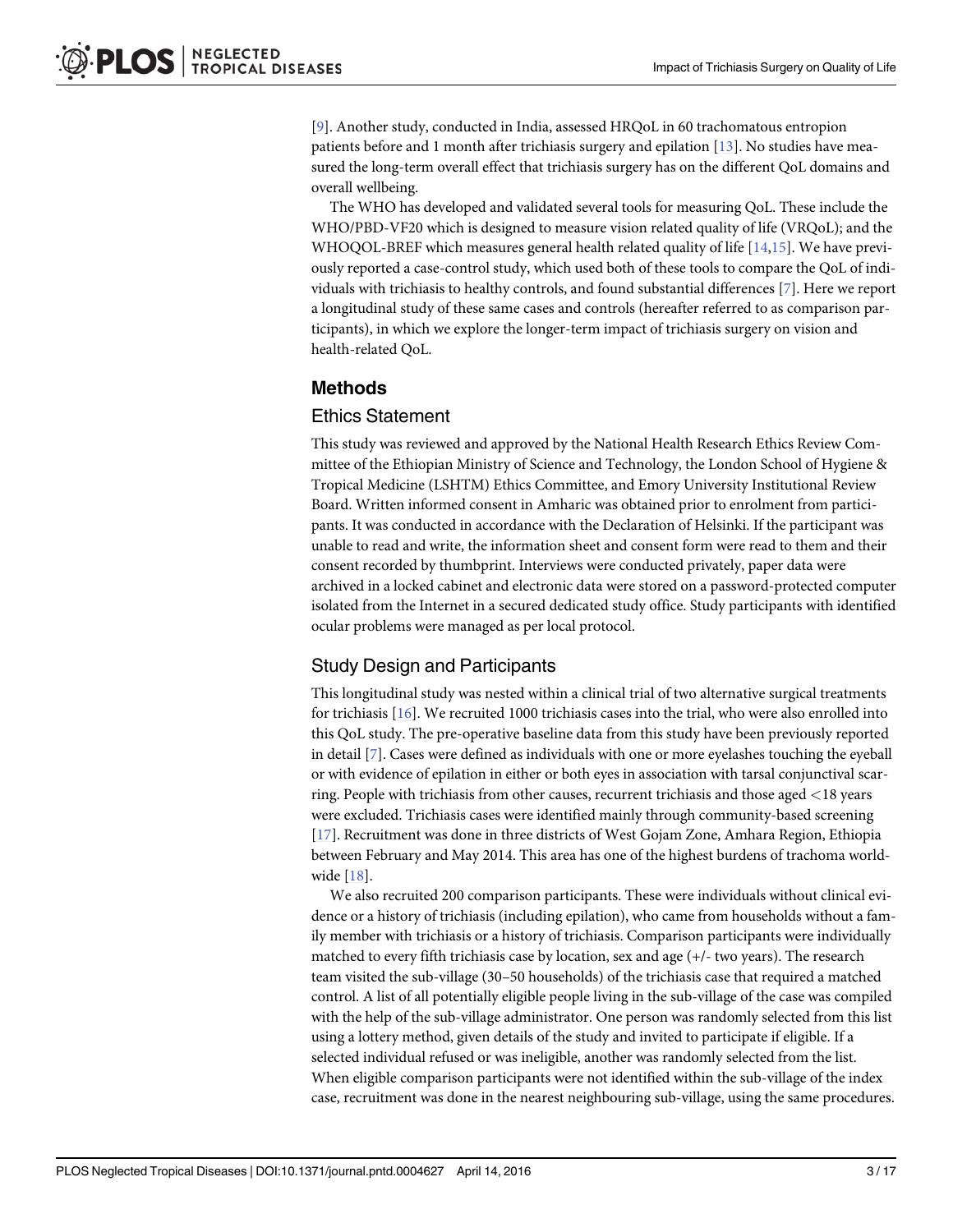# <span id="page-3-0"></span>Baseline Assessment

Data from trichiasis cases were collected at health facilities at the time of enrolment into the clinical trial, prior to trichiasis surgery. Data from the comparison participants were collected at their homes. Six trained Amharic speaking interviewers collected data from participants using a standardised questionnaire, including socio-demographic variables (age, sex, marital and literacy status), presence of other health problems in the last month and self-rated socioeconomic status (SES). For self-rated SES, participants were asked to rate the wealth of their households in relation to other households in their village by choosing one of the following options: (1) very poor, (2) poor, (3) average, (4) wealthy or (5) very wealthy  $[5]$ .

Quality of life data. VRQoL was measured using the WHO/PBD-VF20 tool [\[14](#page-16-0)]. This contains 20 questions sub-divided into three subscales: visual symptom (3 questions), general functioning (12 questions) and psychosocial (4 questions). Each question has a five-point response option: one indicates the highest and five the lowest score. The psychosocial questions assess the frequency of experiencing a specific vision-related problem and the general functioning questions measure the difficulty associated with overall performance. This tool was translated into Amharic by two independent translators. The two translations were compared and differences were discussed and resolved to develop a single, final version.

HRQoL was measured using the WHOQOL-BREF [[15](#page-16-0)]. This contains 26 questions, subdivided into four domains: physical health, psychological, social relationships and environment in the past four weeks [[15,19,20\]](#page-16-0). The first two questions assess general QoL and health. Each item is scored on a five-point scale. We used the Amharic version provided by the WHO, which has been previously validated and used in Ethiopia [[21](#page-16-0)–[23](#page-16-0)].

Clinical data. Presenting LogMAR (Logarithm of the Minimum Angle of Resolution) visual acuity at two metres was measured using "PeekAcuity" software on a Smartphone in a dark room in both cases and controls [[24](#page-16-0)]. We assessed contrast sensitivity with a prototype smartphone based test that presents the individual with calibrated grey scale spots against a white background, which they have to identify by touching the screen [\(www.peekvision.org\)](http://www.peekvision.org/). For cases, ophthalmic examination was conducted using a 2.5x binocular magnifying loupe and a bright torch. Clinical signs such as trichiasis severity and corneal opacity were graded using the Detailed WHO FPC Grading System [[25](#page-16-0)].

# Surgical Intervention

Immediately after baseline data collection was completed, all cases received trichiasis surgical management. They were randomised to receive either the bilamellar or the posterior lamellar tarsal rotation, which were being compared in the clinical trial  $[16]$ . Both surgical procedures involve an incision through the scarred upper eyelid, parallel to and about 3mm above the lid margin, followed by outward rotation and suturing in the corrected position [[26\]](#page-16-0). Six standardised trichiasis surgeons performed the surgery.

# Follow-up Assessment

Follow-up was conducted approximately one year after enrolment (minimum 10 and maximum 14 months), during the same season as the baseline. For cases, a reminder was sent to attend the 12-month follow-up. Follow-up data were collected for the majority of cases at a health facility. For cases who could not come to the health facility, data were collected during a home visit. Follow-up data were collected on comparison participants at their homes. Participants were interviewed using the same QoL tools at baseline, and clinical data were collected using the same procedures by the same interviewers and a clinical grader.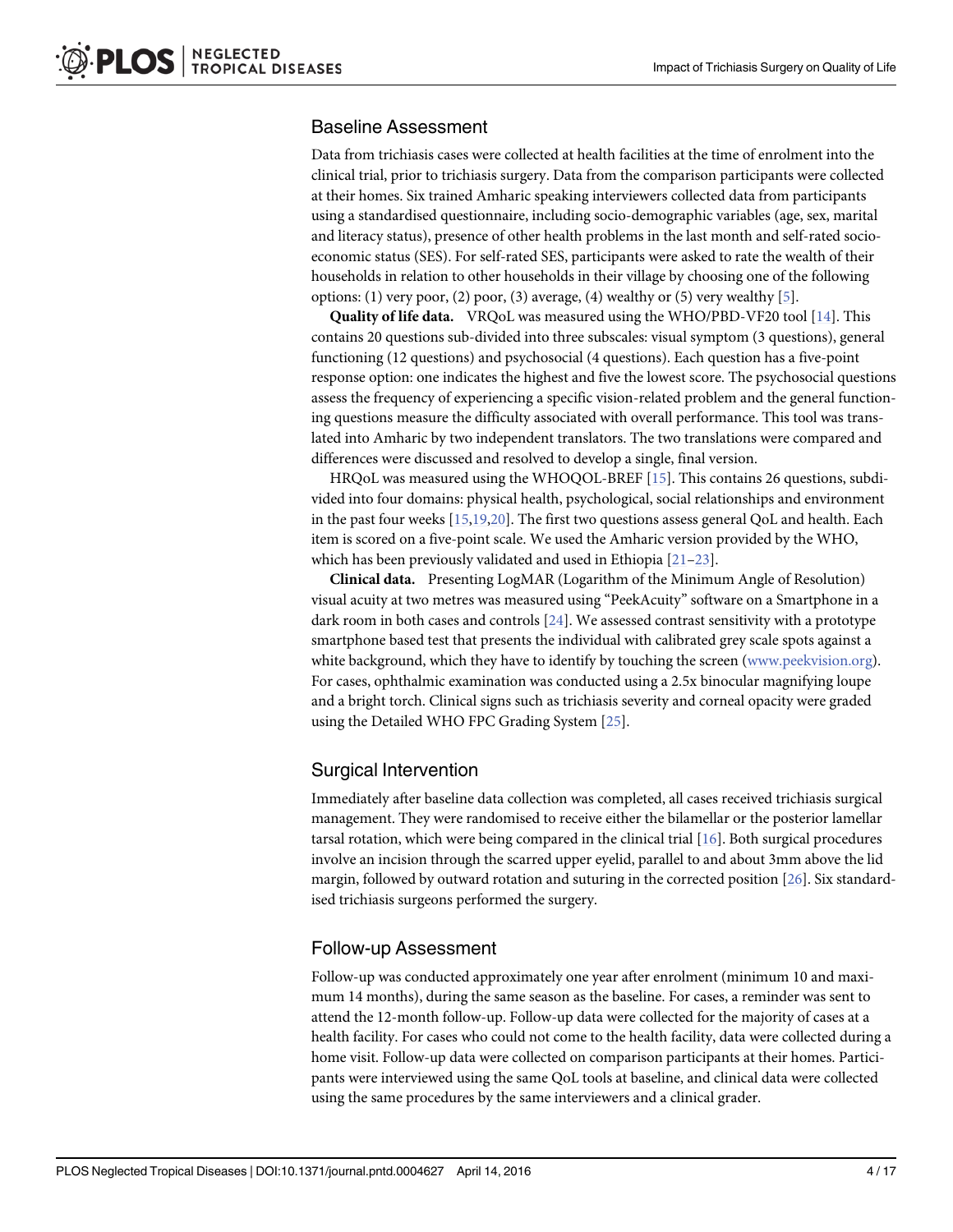#### <span id="page-4-0"></span>Analysis

The sample size of 1000 cases and 200 comparison participants has 94% power to detect an effect size of about 0.27 (standardised mean difference (3/11)) with a Type I error of 5%. Data were double-entered into Access (Microsoft), cleaned in Epidata 3.1 and transferred to Stata 11 (StataCorp) for analysis. Analyses were restricted to participants with both baseline and follow-up data.

Quality of life data analyses. Items within each VRQoL sub-scale were summed to create a total sub-scale score which was then converted into a scaled value out of one hundred, using the formula: ([individual score—lowest possible score]/[highest possible score–lowest possible score]) x 100. Therefore, the person with the lowest possible VRQoL score would receive a scaled value of 0 and the person with the highest possible VRQoL score receives a scaled value of 100 [\[27\]](#page-16-0). Item scores were substituted by the mean of the subscale score in two cases with missing item scores in the visual symptom and psychosocial subscales separately.

The HRQoL data were analysed following the WHOQOL protocol [[15,20](#page-16-0)]. Three negatively framed items were reversed into a positive frame so higher scores denote higher QoL. To generate domain scores, questions were grouped into their respective domains and their scores totalled. The mean score of all items included in the domain was calculated and then multiplied by four. These scores were then transformed to a 0 (lowest HRQoL) to 100 (highest HRQoL) scale [[20](#page-16-0)]. Item scores were substituted by the mean of the domain score in cases with missing score in one item in the psychological domain and social domain, and in two items in the environment domain.

Mean change in VRQoL and HRQoL scores between baseline and follow-up was analysed using a random effect linear regression model separately for cases and comparison participants. This was repeated in stratified analysis by vision change at follow-up (better, same, worse) and analysis of variance was employed to test for significant difference in QoL score changes between those with better, same and worse vision. To test the null hypothesis that the difference in each QoL domain score between baseline and 12 month follow-up did not differ by case status, a difference-in-differences analysis was conducted using random effect linear regression with an interaction term included between visit (baseline and 12 month) and case status, adjusted for age, sex and self-rated SES [[28\]](#page-16-0). The effect sizes for change between baseline and follow-up were estimated by dividing the mean score change for each QoL domain by the standard deviation of the baseline score separately for both cases and comparison participants. Effect sizes of  $\langle 0.5, 0.5-0.79 \text{ and } 0.8 \text{ were considered as small, moderate and large, respectively.}$ tively [\[29,30](#page-16-0)].

All comparisons of cases and comparison participants were adjusted for the matching variables (age and sex), and self-rated SES. Analyses of HRQoL analysis additionally adjusted for presence of other health problems during the previous four weeks, as these factors may confound the association between trachomatous trichiasis and HRQoL. Analysis was not adjusted for location as neighbourhood comparison participants were used. Logistic and linear regression methods adjusted for the matching variables were used for binary and continuous outcome analysis, respectively. P-values were obtained using likelihood ratio-tests.

Finally, we explored socio-economic and clinical predictors of change in VRQoL and HRQoL among cases between baseline and follow up using univariable and multivariable linear regression models. Tests for trend were undertaken in case of ordered categorical independent variables. Variables that were associated with the outcome on univariable analyses at a level of  $p<0.05$  were included in the multivariable analysis and then those with  $p<0.2$  were retained in the model. To adjust for multiple comparisons, we used the Benjamini and Hochberg method, assuming a false discovery rate (FDR) of 5%.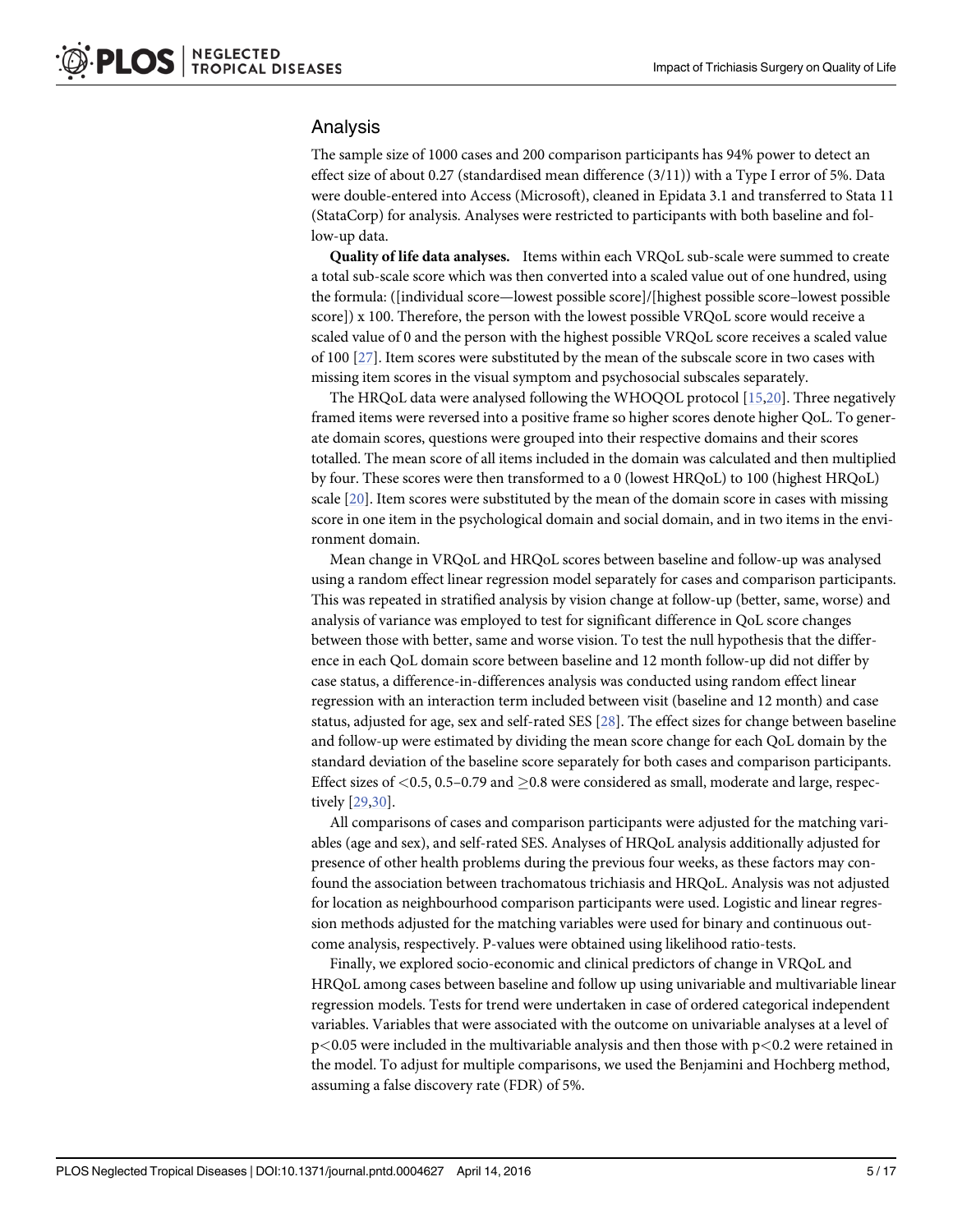<span id="page-5-0"></span>Clinical data analyses. To analyse vision and contrast sensitivity, the operated eye scores were used in unilateral cases; while the score in the better eye was used in comparison participants and cases with bilateral surgery. For visual acuities of counting fingers or less, LogMAR values were attributed as follows: counting fingers, 2.0; hand movements, 2.5; perception of light, 3.0; no perception of light, 3.5. The LogMAR visual acuity scores were then categorised based on the WHO classifications: Normal vision,  $>6/18$ ; moderate visual impairment,  $<6/18$ to  $\geq$  6/60; severe visual impairment, <6/60 to  $\geq$  3/60; and blind, <3/60. Contrast sensitivity scores were grouped into quartiles. The differences between baseline and follow-up scores were used to analyse longitudinal vision change. Participants were grouped into better vision (>0.1 LogMAR), same vision (-0.1 to 0.1 LogMAR) and worse vision (<-0.1 LogMAR) categories in relation to their baseline vision scores. Corneal opacity and trichiasis grading in the more affected eye was used in cases with bilateral surgery; while the operated eye grading was used in cases with unilateral surgery to test the association of these with QoL in trichiasis cases. Corneal opacity grading was categorised as either (i) no opacity/peripheral opacity or (ii) opacity involving the visual axis. Based on their baseline trichiasis severity, cases were categorised into Minor Trichiasis ( $\lt$ 6 lashes or evidence of epilation in  $\lt$ 1/3rd of the lashes) and Major Trichiasis ( $\geq$ 6 lashes or evidence of epilation in  $\geq$ 1/3rd of the lashes). Recurrence in either of the operated eyes at 12 month was used to test its association with QoL domains.

# **Results**

# Demographic and Clinical Characteristics

At baseline 1000 trachomatous trichiasis cases and 200 comparison participants were recruited. At the 12-month follow-up, complete QoL data were collected from 980 (98%) cases and 198 (98%) comparison participants. Cases and comparison participants had a similar age distribution (mean 47.0 vs 45.7 years), but there were fewer females among the cases than among the comparison participants (76.4% vs 84.3%). This difference occurred by chance, as the randomly selected 200 trichiasis cases used to determine the matching characteristics had a higher proportion of females than the full group of 1000 trichiasis cases, [Table 1.](#page-6-0) After adjusting analyses for age and gender, the trichiasis cases were significantly more likely to be illiterate, widowed or divorced, be from poorer households, and report other health problems in the past month than comparison participants, [Table 1.](#page-6-0)

At baseline almost all comparison participants (97%) had normal vision ( $\geq 6/18$ ) compared with about half (52%) of the cases (in the operated eye). Trichiasis cases also had significantly lower contrast sensitivity score than the comparison participants at baseline  $(P<0.0001)$ , and poorer visual acuity and contrast sensitivity scores at 12-months [\(Table 1\)](#page-6-0). In contrast, at 12 months follow-up there was strong evidence of an improvement in visual acuity (mean Log-MAR change: 0.08; 95%CI: 0.05 to 0.10) and contrast sensitivity scores (mean contrast sensitivity score change: 2.41; 95%CI: 1.48 to 3.35) among trichiasis cases. Moreover, among comparison participants there was a small but significant reduction in visual acuity (mean Log-MAR change: -0.04; 95%CI: -0.07 to -0.02) and no evidence of a change in contrast sensitivity scores (mean contrast sensitivity score change:  $-0.14$ ; 95%CI:  $-0.40$  to 0.13, p = 0.31).

# Vision Related Quality Of Life

At baseline, trichiasis cases had substantially lower VRQoL scores than comparison participants in all four subscales ( $p<0.0001$ ), [Table 2.](#page-8-0) One year after trichiasis surgery the mean VRQoL score of cases had improved substantially in all subscales by 19.1 to 42.3 points (p<0.0001), with large effect sizes in the visual symptom (2.03), overall eyesight (1.57) and psychosocial (0.88) subscales and a moderate effect size in the general functioning (0.67) subscale.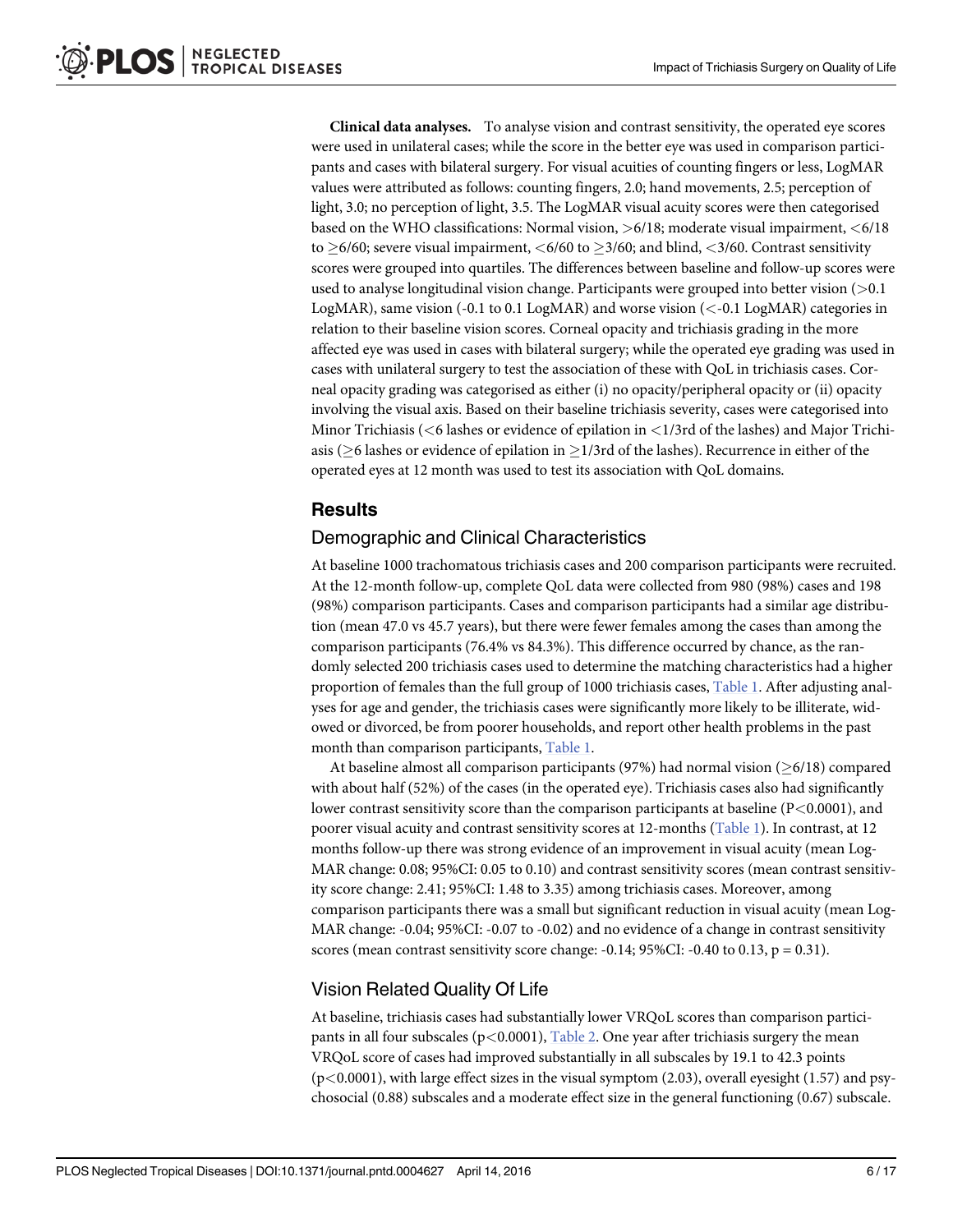#### <span id="page-6-0"></span>[Table 1.](#page-5-0) Demographic and Clinical characteristics of participants seen at baseline and 12-months.

| <b>Variables</b>      |                                                   | Cases      |        | <b>Comparison Participants</b> | p-value |                         |
|-----------------------|---------------------------------------------------|------------|--------|--------------------------------|---------|-------------------------|
|                       |                                                   | n / 980    | (%)    | n / 198                        | (%)     |                         |
| <b>Baseline</b>       |                                                   |            |        |                                |         |                         |
| Age, mean (SD)        |                                                   | 47.0 years | (14.8) | 45.7 years                     | (13.2)  | 0.55                    |
| Gender, female        |                                                   | 749        | (76.4) | 167                            | (84.3)  | 0.03                    |
| <b>Illiterate</b>     |                                                   | 867        | (88.5) | 168                            | (84.8)  | 0.008                   |
| <b>Marital status</b> |                                                   |            |        |                                |         |                         |
|                       | Married                                           | 641        | (65.4) | 160                            | (80.8)  | $< 0.0001$ <sup>#</sup> |
|                       | Widowed                                           | 194        | (19.8) | 27                             | (13.6)  |                         |
|                       | Divorced                                          | 114        | (11.6) | 9                              | (4.6)   |                         |
|                       | Single                                            | 31         | (3.2)  | $\overline{c}$                 | (1.0)   |                         |
| Job                   |                                                   |            |        |                                |         |                         |
|                       | Farmer                                            | 823        | (83.9) | 166                            | (83.8)  | 0.03 <sup>‡</sup>       |
|                       | Employed/self employed                            | 51         | (5.2)  | 17                             | (8.6)   |                         |
|                       | Daily labourer                                    | 45         | (4.6)  | $\overline{4}$                 | (2.0)   |                         |
|                       | No job                                            | 61         | (6.2)  | 11                             | (5.6)   |                         |
|                       | Self-rated wealth*                                |            |        |                                |         |                         |
|                       | Very wealthy/ Wealthy                             | 32         | (3.3)  | 30                             | (15.1)  | $< 0.0001$ <sup>+</sup> |
|                       | Middle                                            | 442        | (45.1) | 133                            | (67.2)  |                         |
|                       | Very Poor / Poor                                  | 506        | (51.6) | 35                             | (17.7)  |                         |
| <b>Health problem</b> |                                                   |            |        |                                |         |                         |
|                       | No                                                | 618        | (63.1) | 172                            | (86.9)  | < 0.0001                |
|                       | Yes                                               | 362        | (36.9) | 26                             | (13.1)  |                         |
|                       | Visual Acuity <sup>a</sup> -best eye 1            |            |        |                                |         |                         |
|                       | Normal $(≥6/18)$                                  | 512        | (52.2) | 192                            | (97.0)  | $< 0.0001$ <sup>1</sup> |
|                       | Moderate visual impairment (<6/18 to $\geq$ 6/60) | 380        | (38.8) | $\overline{4}$                 | (2.0)   |                         |
|                       | Severe visual impairment (<6/60 to $\geq$ 3/60)   | 31         | (3.2)  | 1                              | (0.5)   |                         |
|                       | Blind (<3/60)                                     | 57         | (5.8)  | 1                              | (0.5)   |                         |
|                       | Contrast sensitivity-best eye 1                   |            |        |                                |         |                         |
|                       | 1 (Best)                                          | 258        | (26.3) | 141                            | (71.2)  | $< 0.0001$ <sup>+</sup> |
|                       | $\overline{2}$                                    | 396        | (40.4) | 49                             | (24.7)  |                         |
|                       | 3                                                 | 87         | (8.9)  | $\mathbf{1}$                   | (0.5)   |                         |
|                       | 4 (Worst)                                         | 239        | (24.4) | $\overline{7}$                 | (3.5)   |                         |
|                       | 12-months follow-up                               |            |        |                                |         |                         |
| <b>Health problem</b> |                                                   |            |        |                                |         |                         |
|                       | $\operatorname{\mathsf{No}}$                      | 553        | (56.4) | 161                            | (81.3)  | < 0.0001                |
|                       | Yes                                               | 427        | (43.6) | 37                             | (18.7)  |                         |
|                       | Visual Acuity <b>b</b> -best eye 1                |            |        |                                |         |                         |
|                       | Normal $(≥6/18)$                                  | 584        | (59.7) | 187                            | (94.4)  | $< 0.0001$ <sup>+</sup> |
|                       | Moderate visual impairment (<6/18 to $\geq$ 6/60) | 336        | (34.4) | 8                              | (4.0)   |                         |
|                       | Severe visual impairment (<6/60 to $\geq$ 3/60)   | $18$       | (1.8)  | $\mathbf{1}$                   | (0.5)   |                         |
|                       | Blind (<3/60)                                     | 40         | (4.1)  | $\overline{\mathbf{c}}$        | (1.0)   |                         |
|                       | Contrast sensitivity b -best eye 1                |            |        |                                |         |                         |
|                       | 1 (Best)                                          | 338        | (34.6) | 145                            | (73.2)  | $< 0.0001$ <sup>+</sup> |
|                       | $\sqrt{2}$                                        | 182        | (18.6) | 23                             | (11.6)  |                         |
|                       | 3                                                 | 244        | (24.9) | $13$                           | (6.6)   |                         |

(Continued)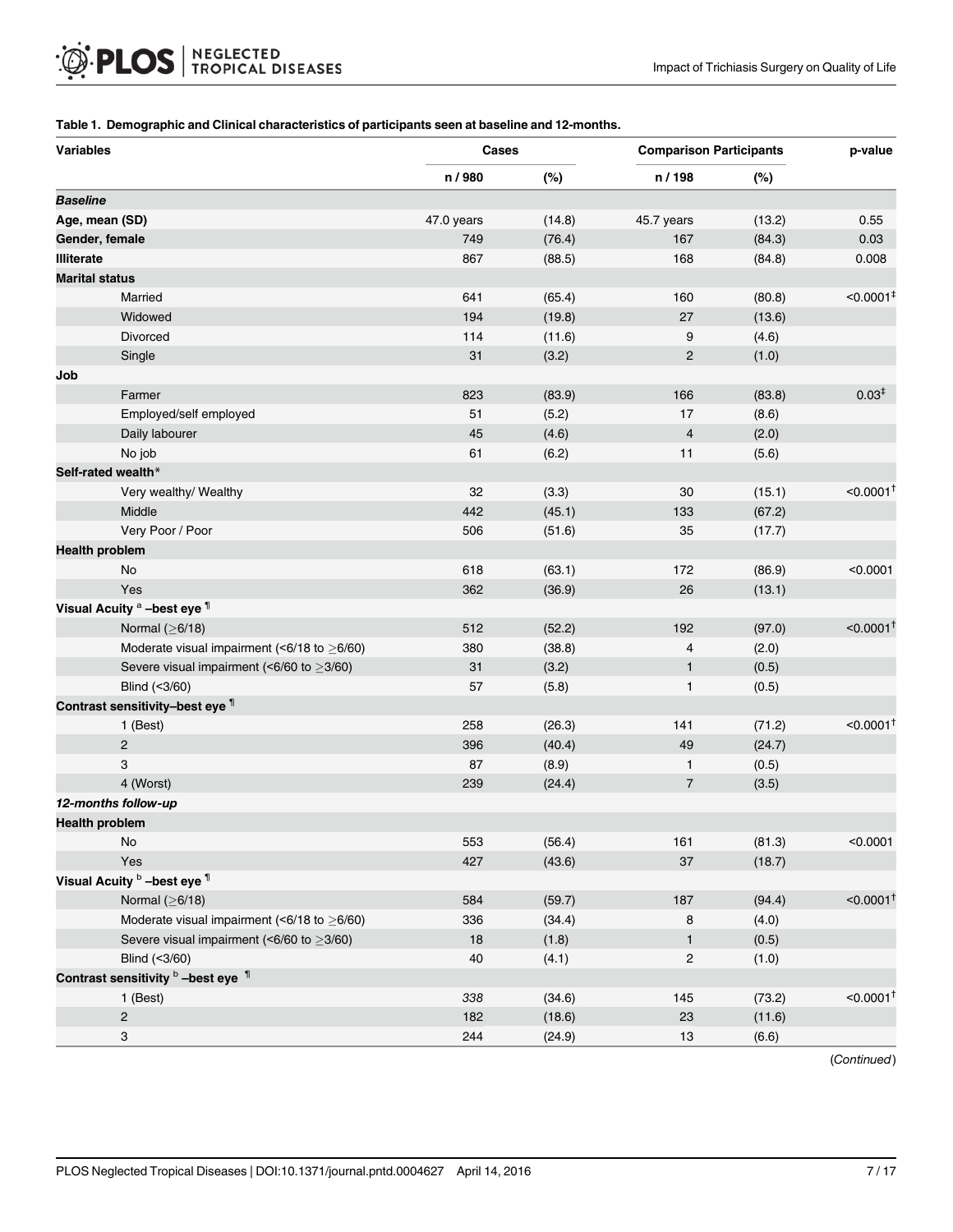#### <span id="page-7-0"></span>Table 1. (Continued)

| Variables | Cases   |        | <b>Comparison Participants</b> | p-value |  |
|-----------|---------|--------|--------------------------------|---------|--|
|           | n / 980 | (% )   | n / 198                        | (%)     |  |
| 4 (Worst) | 214     | (21.9) |                                | (8.6)   |  |

p-values are calculated using logistic regression and adjusted for age and gender, with the exception for age, which was calculated using linear regression.

‡ Combined p-value from likelihood ratio-test.

† P-value for trend.

\* We merged "very wealthy" and "wealthy"; and "very poor" and "poor" because of small numbers at these extremes of the distribution, to create three levels of socio-economic status measure to facilitate data modelling.

¶ Best eye vision and contrast sensitivity are presented for comparison participants and for cases with bilateral trichiasis surgery; while the operated eye visual acuity and contrast sensitivity are presented for cases with unilateral trichiasis surgery.

a No data for 1 person.

**b** Not possible to take visual acuity and contrast sensitivity in two participants.

doi:10.1371/journal.pntd.0004627.t001

In contrast, there was no evidence of a difference between baseline and follow-up VRQoL scores in all subscales scores in the comparison participants and the effect sizes were very small and negative (-0.08 to -0.03), [Table 2](#page-8-0). The difference-in-differences analysis showed strong evidence that the improvement in mean VRQoL score from baseline to 12-month follow-up was greater for cases than comparison participants in all sub-scales (difference-in-differences score: 18.9 to 42.9 points, p<0.0001), [Table 2](#page-8-0).

Similar results were seen when analyses were stratified by level of visual acuity change at 12-months, [Table 3](#page-9-0). VRQoL score among trichiasis cases improved significantly in all subscales, independent of visual changes over 12-months, while the VRQoL scores of comparison participants remained the same ([Table 3\)](#page-9-0). The largest VRQoL change was observed in trichiasis cases with visual improvement, [Table 3](#page-9-0). In addition, among trichiasis cases, VRQoL improved in all subscales independent of postoperative recurrent trichiasis, although the improvements in the overall eyesight was significantly less in those with recurrent trichiasis than their counterparts. (30.8 vs 35.7;  $p = 0.04$ ).

Health related quality of life. At baseline, trichiasis cases had substantially lower HRQoL scores than comparison participants in all four domains  $(p<0.0001)$ , [Table 2.](#page-8-0) One year after trichiasis surgery, the HRQoL scores of trichiasis cases had significantly improved in all four domains (mean improvement: 4.7 to 17.2 points; p<0.0001). In contrast, the HRQoL scores for comparison participants had reduced at 12-months in all four domains. The effect sizes were large for trichiasis cases in the physical health (1.11) psychological (0.87) and environment (0.95) domains and small for the social domain (0.21). In contrast, the effect sizes for comparison participants were negative. The difference-in-differences analysis showed that the change in mean HRQoL score was significantly greater for cases than comparison participants for all four domains (9.58 to 20.8 points,  $p < 0.0001$ ) [Table 2](#page-8-0).

Results stratified by visual acuity change at 12-months showed that there was significant improvement in HRQoL scores of trichiasis cases in all domains, independent of visual change over 12-months [Table 3,](#page-9-0) but no improvement among the comparison participants [Table 3](#page-9-0).

Determinants of quality of life change in trichiasis cases. The relationship between socio-demographic and clinical factors and change in VRQoL and HRQoL among trichiasis cases 12 months after surgery are presented in [Table 4.](#page-10-0) In multivariable analysis, greater improvements in all VRQoL subscales were independently associated with longer trichiasis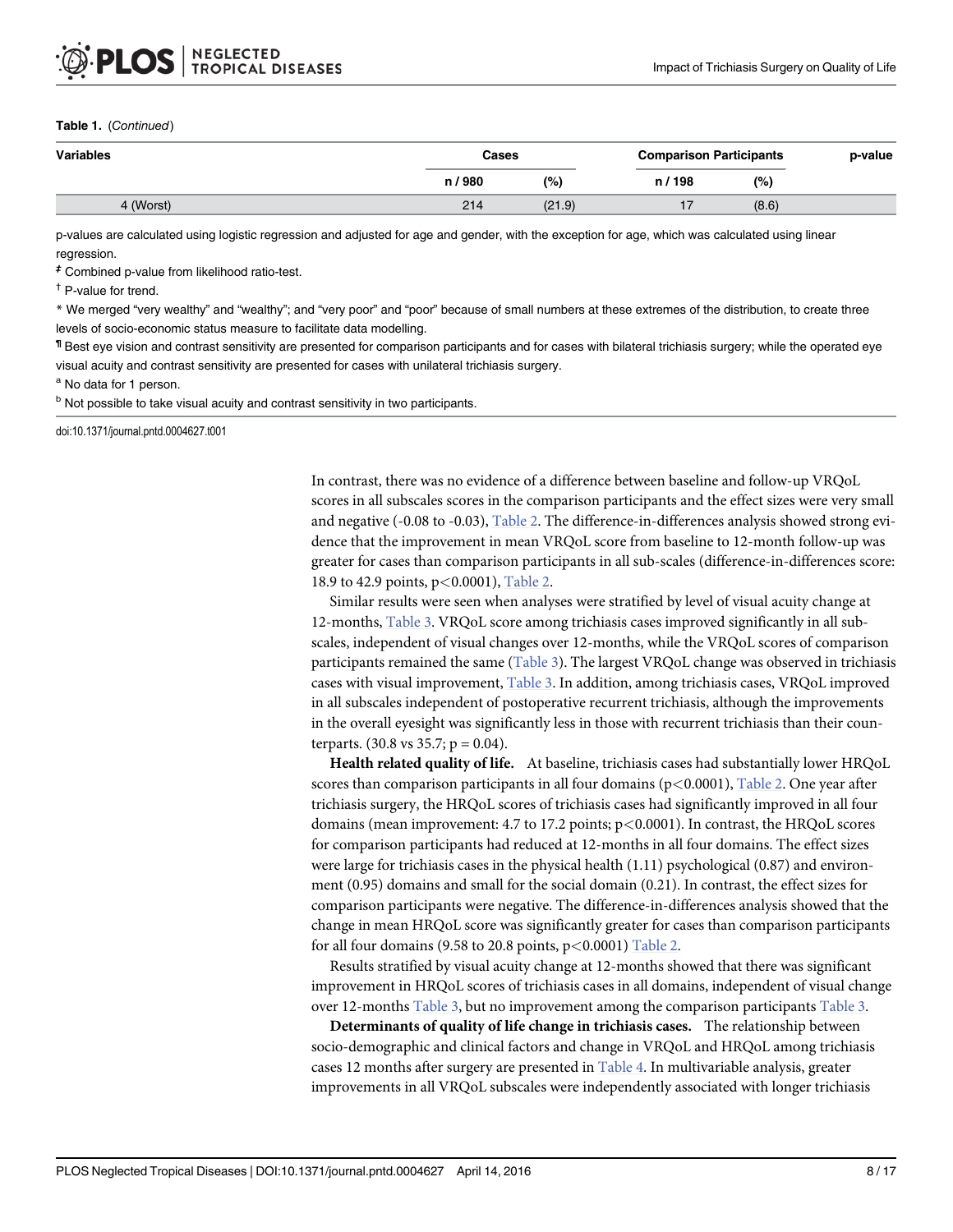| <b>Variable</b>        |             | <b>Baseline</b>       |             | Follow-up             |                   |                  | Baseline v 12-month  |                    |                  |  |  |
|------------------------|-------------|-----------------------|-------------|-----------------------|-------------------|------------------|----------------------|--------------------|------------------|--|--|
|                        | <b>Mean</b> | (95% CI)              | <b>Mean</b> | (95% CI)              | <b>Difference</b> | (95% CI)         | P-value <sup>b</sup> | <b>Effect size</b> | (95% CI)         |  |  |
| <b>VRQoL</b>           |             |                       |             |                       |                   |                  |                      |                    |                  |  |  |
| Overall eyesight       |             |                       |             |                       |                   |                  |                      |                    |                  |  |  |
| Cases                  | 46.3        | $(44.9 - 47.7)$       | 81.3        | $(79.8 - 82.8)$       | 35.0              | $(33.3 - 36.6)$  | < 0.0001             | 1.57               | $(1.50 - 1.65)$  |  |  |
| Comparison             | 95.4        | $(93.3 - 97.6)$       | 94.8        | $(92.6 - 97.1)$       | $-0.63$           | $(-2.40 - 1.14)$ | 0.48                 | $-0.04$            | $(-0.16 - 0.07)$ |  |  |
|                        |             | $P < 0.0001^a$        |             | $P < 0.0001^a$        | 35.6 <sup>d</sup> | $(31.8 - 39.4)$  | < 0.0001             |                    |                  |  |  |
| Visual symptom         |             |                       |             |                       |                   |                  |                      |                    |                  |  |  |
| Cases                  | 46.2        | $(44.9 - 47.5)$       | 88.5        | $(87.5 - 89.6)$       | 42.3              | $(40.8 - 43.8)$  | < 0.0001             | 2.03               | $(1.96 - 2.10)$  |  |  |
| Comparison             | 97.6        | $(96.2 - 98.9)$       | 97.0        | $(95.7 - 98.2)$       | $-0.59$           | $(-1.80 - 0.62)$ | 0.34                 | $-0.06$            | $(-0.18 - 0.06)$ |  |  |
|                        |             | $P < 0.0001^a$        |             | $P < 0.0001^a$        | 42.9 <sup>d</sup> | $(39.6 - 46.2)$  | < 0.0001             |                    |                  |  |  |
| General<br>functioning |             |                       |             |                       |                   |                  |                      |                    |                  |  |  |
| Cases                  | 74.2        | $(72.9 - 75.5)$       | 93.3        | $(92.4 - 94.3)$       | 19.1              | $(17.9 - 20.3)$  | < 0.0001             | 0.67               | $(0.61 - 0.74)$  |  |  |
| Comparison             | 97.7        | $(96.4 - 99.1)$       | 97.9        | $(96.8 - 99.1)$       | 0.21              | $(-0.87 - 1.29)$ | 0.70                 | $-0.08$            | $(-0.21 - 0.05)$ |  |  |
|                        |             | $P < 0.0001^a$        |             | $P < 0.0001^a$        | 18.9 $d$          | $(16.2 - 21.6)$  | < 0.0001             |                    |                  |  |  |
| Psychosocial           |             |                       |             |                       |                   |                  |                      |                    |                  |  |  |
| Cases                  | 69.6        | $(67.9 - 71.2)$       | 92.9        | $(91.9 - 94.0)$       | 23.4              | $(21.7 - 25.0)$  | < 0.0001             | 0.88               | $(0.81 - 0.94)$  |  |  |
| Comparison             | 98.1        | $(96.8 - 99.5)$       | 97.8        | $(96.4 - 99.3)$       | $-0.25$           | $(-1.33 - 0.82)$ | 0.64                 | $-0.03$            | $(-0.14 - 0.09)$ |  |  |
|                        |             | $P < 0.0001^a$        |             | $P < 0.0001^a$        | 23.6 <sup>d</sup> | $(19.9 - 27.3)$  | < 0.0001             |                    |                  |  |  |
| <b>HRQoL</b>           |             |                       |             |                       |                   |                  |                      |                    |                  |  |  |
| Physical health        |             |                       |             |                       |                   |                  |                      |                    |                  |  |  |
| Cases                  | 47.8        | $(46.8 - 48.7)$       | 64.9        | $(63.6 - 66.3)$       | 17.1              | $(16.0 - 18.3)$  | < 0.0001             | 1.11               | $(1.03 - 1.18)$  |  |  |
| Comparison             | 80.1        | $(78.3 - 81.9)$       | 76.5        | $(74.0 - 78.9)$       | $-3.61$           | $-5.48 - 1.74$   | 0.0002               | $-0.27$            | $(-0.41 - 0.13)$ |  |  |
|                        |             | P<0.0001 <sup>a</sup> |             | P<0.0001 <sup>a</sup> | 20.8 <sup>d</sup> | $(18.1 - 23.4)$  | < 0.0001             |                    |                  |  |  |
| Psychological          |             |                       |             |                       |                   |                  |                      |                    |                  |  |  |
| Cases                  | 58.8        | $(58.0 - 59.6)$       | 69.6        | $(68.6 - 70.6)$       | 10.8              | $(9.78 - 11.8)$  | < 0.0001             | 0.87               | $(0.79 - 0.95)$  |  |  |
| Comparison             | 80.7        | $(79.2 - 82.2)$       | 79.5        | $(77.9 - 81.1)$       | $-1.18$           | $(-2.72 - 0.37)$ | 0.13                 | $-0.11$            | $(-0.25 - 0.03)$ |  |  |
|                        |             | $P < 0.0001^a$        |             | P<0.0001 <sup>a</sup> | 12.0 $d$          | $(9.58 - 14.4)$  | < 0.0001             |                    |                  |  |  |
| Social                 |             |                       |             |                       |                   |                  |                      |                    |                  |  |  |
| Cases                  | 52.0        | $(50.6 - 53.4)$       | 56.7        | $(55.3 - 58.1)$       | 4.69              | $(3.29 - 6.10)$  | < 0.0001             | 0.21               | $(0.14 - 0.27)$  |  |  |
| Comparison             | 72.0        | $(69.6 - 74.4)$       | 67.2        | $(64.6 - 69.7)$       | $-4.88$           | $(-7.20 - 2.57)$ | < 0.0001             | $-0.29$            | $(-0.42 - 0.15)$ |  |  |
|                        |             | P<0.0001 <sup>a</sup> |             | $P < 0.0001^a$        | 9.58 <sup>d</sup> | $(6.28 - 12.9)$  | < 0.0001             |                    |                  |  |  |
| Environment            |             |                       |             |                       |                   |                  |                      |                    |                  |  |  |
| Cases                  | 38.8        | $(38.2 - 39.5)$       | 49.2        | $(48.3 - 50.1)$       | 10.3              | $(9.43 - 11.2)$  | < 0.0001             | 0.95               | $(0.87 - 1.03)$  |  |  |
| Comparison             | 62.1        | $(60.6 - 63.7)$       | 55.6        | $(53.8 - 57.4)$       | $-6.55$           | $(-8.45 - 4.64)$ | < 0.0001             | $-0.58$            | $(-0.75 - 0.41)$ |  |  |
|                        |             | P<0.0001 <sup>a</sup> |             | P<0.0001 <sup>a</sup> | 16.8 $d$          | $(14.7 - 18.9)$  | < 0.0001             |                    |                  |  |  |

<span id="page-8-0"></span>[Table 2.](#page-5-0) Comparison of mean VRQoL and HRQoL domain score changes and effect size between baseline and 12-months follow-up in trichiasis cases and comparison participants.

VRQoL = Vision Related Quality of Life

HRQoL = Health Related Quality of Life

a p-values were calculated by linear regression and adjusted for age, gender and self-rated wealth (and other health problem in past month for HRQoL domains) comparing cases and comparison participants QoL scores at baseline and follow-up.

b p-values from random effect linear regression adjusted for age, gender and self-rated wealth (and other health problem in past month for HRQoL domains) comparing QoL change between baseline and follow-up separately for case and comparison participants

<sup>d</sup> Difference-in-differences analysis conducted using random effect linear regression with interaction term included between visit (baseline and 12 month) and case/ comparison status and adjusted for age, gender and self-rated wealth (and other health problem in past month for HRQoL domains) Using the Benjamini and Hochberg method, only tests with a p-value below 0.0003 have a False Discovery Rate of <5%.

doi:10.1371/journal.pntd.0004627.t002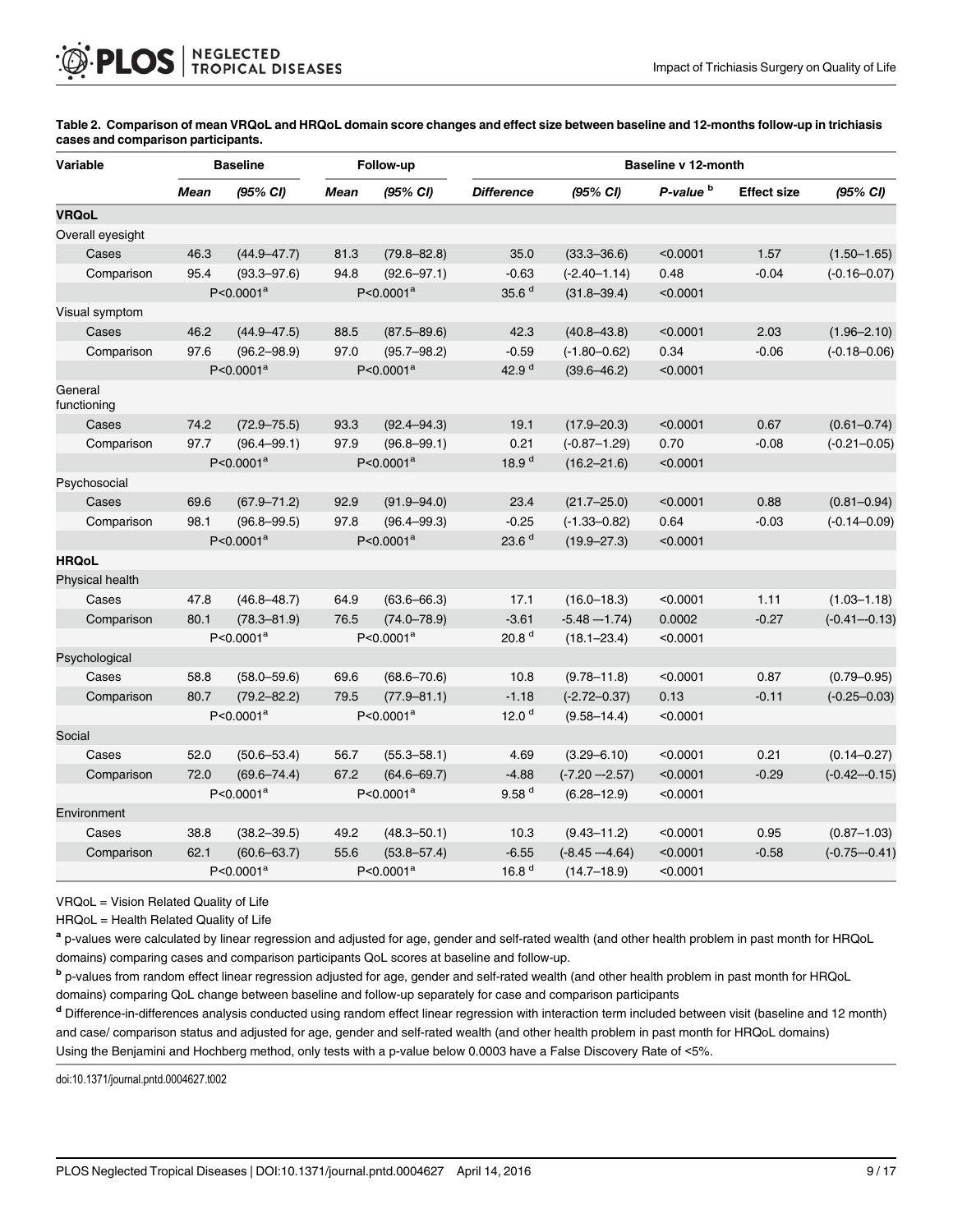<span id="page-9-0"></span>[Table 3.](#page-7-0) Comparison of mean change in VRQoL and HRQoL domain scores between baseline and 12-months in trichiasis cases and comparison participants, stratified by the change in vision between baseline and 12-months (Better, Same and Worse).

| Variable                               |                | <b>Vision Better</b> |                      |                       | <b>Vision Same</b> |                      |                | <b>Vision Worse</b> |                      |                      |  |
|----------------------------------------|----------------|----------------------|----------------------|-----------------------|--------------------|----------------------|----------------|---------------------|----------------------|----------------------|--|
|                                        | Mean<br>change | (95% CI)             | P-value <sup>a</sup> | <b>Mean</b><br>change | (95% CI)           | P-value <sup>a</sup> | Mean<br>change | (95% CI)            | P-value <sup>a</sup> | P-value <sup>c</sup> |  |
| <b>VRQoL</b>                           |                |                      |                      |                       |                    |                      |                |                     |                      |                      |  |
| Overall eyesight                       |                |                      |                      |                       |                    |                      |                |                     |                      |                      |  |
| Cases                                  | 40.1           | $(37.5 - 42.7)$      | < 0.0001             | 33.5                  | $(30.8 - 36.1)$    | < 0.0001             | 28.4           | $(24.9 - 31.9)$     | < 0.0001             | < 0.0001             |  |
| Comparison participants                | $-2.00$        | $(-8.90 - 4.89)$     | 0.57                 | $-0.70$               | $(-2.48 - 1.08)$   | 0.44                 | 0.0            | $(-3.73 - 3.73)$    | 1.000                | 0.83                 |  |
| Difference-in-Differences <sup>b</sup> | 42.1           | $(31.8 - 52.4)$      | < 0.0001             | 34.2                  | $(29.1 - 39.2)$    | < 0.0001             | 28.4           | $(21.7 - 35.0)$     | < 0.0001             |                      |  |
| Visual symptom                         |                |                      |                      |                       |                    |                      |                |                     |                      |                      |  |
| Cases                                  | 44.7           | $(42.4 - 47.1)$      | < 0.0001             | 41.9                  | $(39.7 - 44.2)$    | < 0.0001             | 38.4           | $(35.2 - 41.6)$     | < 0.0001             | 0.0056               |  |
| Comparison participants                | 0.33           | $(-5.20 - 5.87)$     | 0.91                 | $-0.62$               | $(-1.68 - 0.43)$   | 0.25                 | $-0.88$        | $(-3.36 - 1.59)$    | 0.48                 | 0.99                 |  |
| Difference-in-Differences <sup>b</sup> | 44.4           | $(35.1 - 53.6)$      | < 0.0001             | 45.6                  | $(38.3 - 46.9)$    | < 0.0001             | 39.3           | $(33.3 - 45.3)$     | < 0.0001             |                      |  |
| General functioning                    |                |                      |                      |                       |                    |                      |                |                     |                      |                      |  |
| Cases                                  | 22.5           | $(20.5 - 24.4)$      | < 0.0001             | 17.1                  | $(15.3 - 18.9)$    | < 0.0001             | 16.4           | $(13.9 - 19.0)$     | < 0.0001             | 0.033                |  |
| Comparison participants                | 1.75           | $(-5.39 - 8.89)$     | 0.63                 | $-0.43$               | $(-1.15 - 0.30)$   | 0.25                 | 0.66           | $-0.74 - 2.07$      | 0.36                 | 0.59                 |  |
| Difference-in-Differences <sup>b</sup> | 20.7           | $(12.8 - 28.7)$      | < 0.0001             | 17.5                  | $(14.2 - 20.8)$    | < 0.0001             | 15.8           | $(11.2 - 20.4)$     | < 0.0001             |                      |  |
| Psychosocial                           |                |                      |                      |                       |                    |                      |                |                     |                      |                      |  |
| Cases                                  | 25.6           | $(22.9 - 28.3)$      | < 0.0001             | 22.3                  | $(19.7 - 24.8)$    | < 0.0001             | 21.1           | $(17.6 - 24.6)$     | < 0.0001             | 0.12                 |  |
| Comparison participants                | $-1.00$        | $(-6.99 - 4.99)$     | 0.74                 | $-0.17$               | $(-0.77 - 0.42)$   | 0.56                 | $-0.09$        | $(-2.22 - 2.03)$    | 0.93                 | 0.94                 |  |
| Difference-in-Differences <sup>b</sup> | 26.6           | $(16.0 - 37.1)$      | < 0.0001             | 22.4                  | $(17.6 - 27.3)$    | < 0.0001             | 21.2           | $(14.8 - 27.5)$     | < 0.0001             |                      |  |
| <b>HRQoL</b>                           |                |                      |                      |                       |                    |                      |                |                     |                      |                      |  |
| Physical health                        |                |                      |                      |                       |                    |                      |                |                     |                      |                      |  |
| Cases                                  | 17.1           | $(15.3 - 18.9)$      | < 0.0001             | 18.1                  | $(16.4 - 19.8)$    | < 0.0001             | 15.8           | $(13.3 - 18.3)$     | < 0.0001             | 0.62                 |  |
| Comparison participants                | 0.14           | $(-5.58 - 5.86)$     | 0.96                 | $-3.14$               | $(-5.22 - 1.05)$   | 0.0032               | $-5.79$        | $(-9.67 - 1.90)$    | 0.0035               | 0.016                |  |
| Difference-in-Differences <sup>b</sup> | 17.0           | $(9.67 - 24.2)$      | < 0.0001             | 21.2                  | $(17.8 - 24.7)$    | < 0.0001             | 21.6           | $(16.6 - 26.5)$     | < 0.0001             |                      |  |
| Psychological                          |                |                      |                      |                       |                    |                      |                |                     |                      |                      |  |
| Cases                                  | 10.9           | $(9.27 - 12.5)$      | < 0.0001             | 11.6                  | $(9.93 - 13.3)$    | < 0.0001             | 9.36           | $(7.17 - 11.5)$     | < 0.0001             | 0.80                 |  |
| Comparison participants                | 1.00           | $(-4.08 - 6.08)$     | 0.70                 | $-1.13$               | $(-2.95 - 0.69)$   | 0.22                 | $-2.08$        | $(-5.11 - 0.94)$    | 0.18                 | 0.06                 |  |
| Difference-in-Differences <sup>e</sup> | 9.90           | $(3.39 - 16.4)$      | 0.0029               | 12.8                  | $(9.42 - 16.1)$    | < 0.0001             | 11.4           | $(7.16 - 15.7)$     | < 0.0001             |                      |  |
| Social                                 |                |                      |                      |                       |                    |                      |                |                     |                      |                      |  |
| Cases                                  | 5.23           | $(3.02 - 7.44)$      | < 0.0001             | 4.76                  | $(2.53 - 7.00)$    | < 0.0001             | 3.91           | $(0.76 - 7.07)$     | 0.015                | 0.80                 |  |
| Comparison participants                | 0.33           | $(-6.30 - 7.00)$     | 0.92                 | $-5.84$               | $(-8.92 - 2.76)$   | 0.0002               | $-5.30$        | $(-9.40 - 1.23)$    | 0.011                | 0.06                 |  |
| Difference-in-Differences <sup>b</sup> | 4.90           | $(-3.95 - 13.7)$     | 0.28                 | 10.6                  | $(6.11 - 15.1)$    | < 0.0001             | 9.22           | $(3.09 - 15.3)$     | 0.0032               |                      |  |
| Environment                            |                |                      |                      |                       |                    |                      |                |                     |                      |                      |  |
| Cases                                  | 9.17           | $(7.82 - 10.5)$      | < 0.0001             | 11.8                  | $(10.4 - 13.2)$    | < 0.0001             | 9.90           | $(8.03 - 11.8)$     | < 0.0001             | 0.12                 |  |
| Comparison participants                | $-8.87$        | $(-15.4 - 2.35)$     | 0.0077               | $-6.25$               | $(-8.80 - 3.70)$   | < 0.0001             | $-6.15$        | $(-9.27 - 3.04)$    | 0.0001               | 0.71                 |  |
| Difference-in-Differences <sup>b</sup> | 18.0           | $(12.5 - 23.6)$      | < 0.0001             | 18.0                  | $(15.0 - 21.0)$    | < 0.0001             | 16.0           | $(12.3 - 19.8)$     | < 0.0001             |                      |  |

To analyse vision change, best eye vision and contrast sensitivity were used for comparison participants and for cases with bilateral trichiasis surgery; while the operated eye visual acuity and contrast sensitivity were used for cases with unilateral trichiasis surgery. "Mean" refers to the mean difference between baseline and 12month follow-up QoL scores. VRQoL = Vision Related Quality of Life. HRQoL = Health Related Quality of Life.

a p-values from random effect linear regression adjusted for age, gender and self-rated wealth (and other health problem in past month for HRQoL domains) comparing QoL change between baseline and follow-up within each vision change group, separately for case and comparison participants <sup>b</sup> Difference in differences analysis conducted within each vision change group using random effect linear regression with interaction term included between visit (baseline and 12 month) and case/ comparison status and adjusted for age, gender and self-rated wealth (and other health problem in past month for HRQoL domains)

<sup>c</sup> p-value from ANOVA (controlling for age, gender, self-rated wealth for the VRQoL subscales; and controlling for age, gender, self-rated wealth and other health problem in the past month for the HRQoL domains) to test for a difference of mean change for each domain, between better, same and worse vision groups.

Using the Benjamini and Hochberg method, only tests with a p-value below 0.034have a False Discovery Rate of <5%.

doi:10.1371/journal.pntd.0004627.t003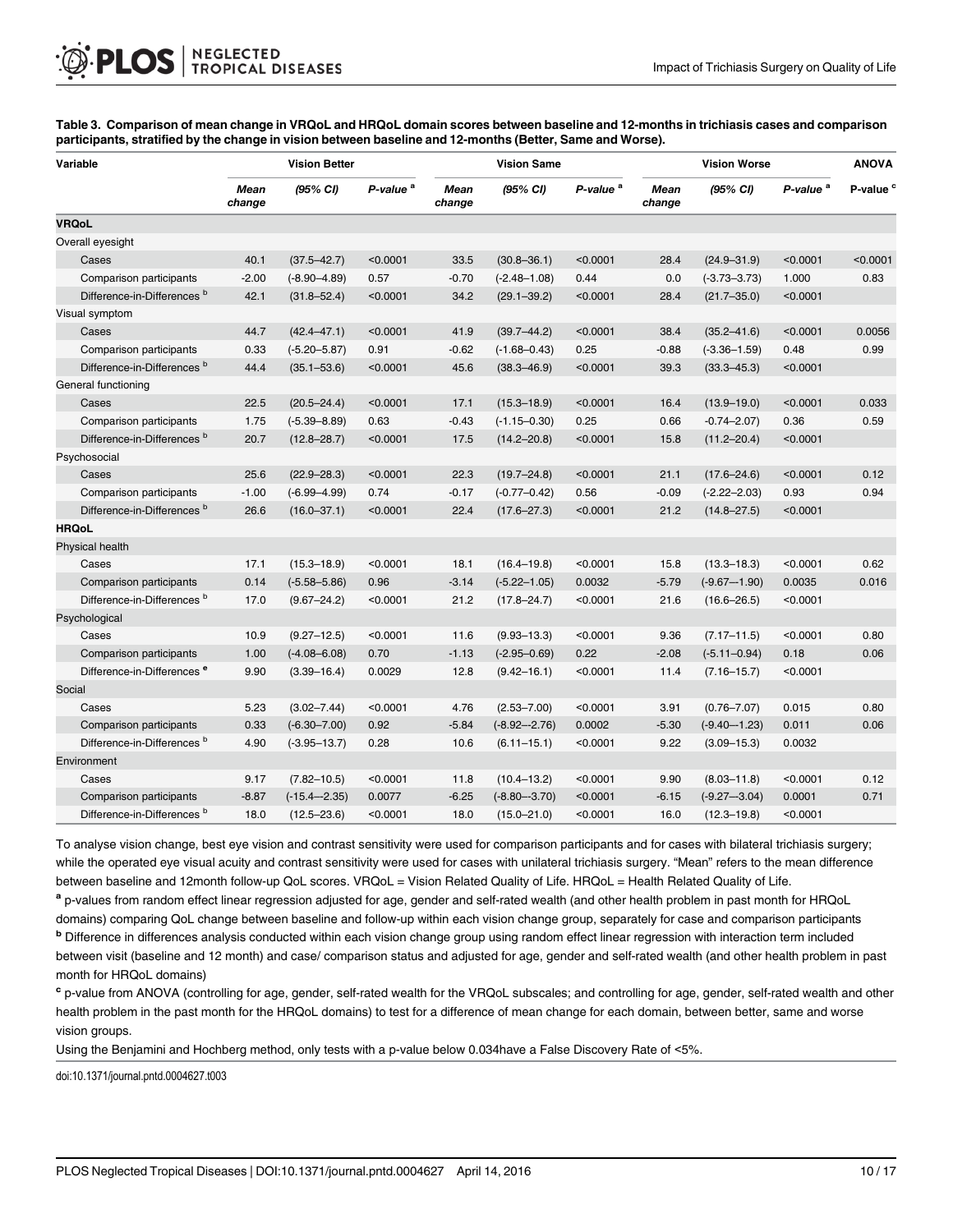| Variable                                       |                          |                           | <b>VRQoL</b>           |                           |                |                      | <b>HRQoL</b>    |                           |                          |                           |                  |                             |                    |                    |
|------------------------------------------------|--------------------------|---------------------------|------------------------|---------------------------|----------------|----------------------|-----------------|---------------------------|--------------------------|---------------------------|------------------|-----------------------------|--------------------|--------------------|
|                                                | <b>Visual</b><br>symptom |                           | General<br>functioning |                           | Psychosocial   |                      | <b>Physical</b> |                           | Psychological            |                           | Social           |                             | <b>Environment</b> |                    |
|                                                | Mean<br>change           | (95%<br>CI)               | Mean<br>change         | (95%<br>CI)               | Mean<br>change | (95%<br>CI)          | Mean<br>change  | (95%<br>CI)               | Mean<br>change           | (95%<br>CI)               | Mean<br>change   | (95%<br>CI)                 | Mean<br>change     | (95%<br>CI)        |
| <b>Age Groups</b><br>(years)                   |                          |                           |                        |                           |                |                      |                 |                           |                          |                           |                  |                             |                    |                    |
| $\leq 29$                                      | 43.2                     | $(39.2 -$<br>47.1)        | 12.0                   | $(8.1 -$<br>15.9)         | 25.1           | $(20.1 -$<br>30.0    | 21.5            | $(18.6 -$<br>24.4)        | 14.6                     | $(11.9 -$<br>17.2)        | 5.1              | $(0.67 -$<br>9.6)           | 14.4               | $(11.7 -$<br>17.2) |
| $30 - 39$                                      | 44.9                     | $(42.1 -$<br>47.8)        | 11.7                   | $(9.1 -$<br>(14.3)        | 23.9           | $(20.4 -$<br>(27.4)  | 22.2            | $(19.6 -$<br>(24.8)       | 14.7                     | $(12.4 -$<br>17.1)        | 8.5              | $(5.5 -$<br>11.4)           | 13.2               | $(11.2 -$<br>15.1) |
| $40 - 49$                                      | 43.3                     | $(40.4 -$<br>46.3)        | 14.6                   | $(12.0 -$<br>17.2)        | 25.7           | $(22.3 -$<br>29.1)   | 17.1            | $(14.7 -$<br>19.5)        | 11.4                     | $(9.5 -$<br>13.4)         |                  | $3.4$ $(0.55 -$<br>6.3)     | 10.2               | $(8.4 -$<br>12.0)  |
| $50 - 59$                                      | 43.7                     | $(40.5 -$<br>46.9)        | 14.9                   | $(11.8 -$<br>18.0)        | 25.5           | $(22.0 -$<br>(29.0)  | 14.8            | $(12.3 -$<br>17.2)        | 9.8                      | $(7.6 -$<br>12.1)         | $5.9^{\circ}$    | $(2.8 -$<br>9.0)            | 8.3                | $(6.5 -$<br>10.1)  |
| $60 - 69$                                      | 36.3                     | $(32.1 -$<br>40.5)        | 13.9                   | $(10.0 -$<br>17.7)        | 17.7           | $(13.4 -$<br>(21.9)  | 13.2            | $(10.4 -$<br>16.0)        |                          | $7.4(4.6-$<br>10.3)       |                  | $4.2 \quad (0.40 -$<br>7.9) | 8.4                | $(6.2 -$<br>10.5)  |
| >70                                            | 40.2                     | $(34.6 -$<br>45.8)        | 21.4                   | $(16.5 -$<br>26.2)        | 19.0           | $(13.2 -$<br>(24.8)  | 13.8            | $(10.4 -$<br>17.1)        | 4.3                      | $(0.72 -$<br>7.9)         | $-2.5$           | $(-6.6 -$<br>1.6)           | 7.5                | $(4.9 -$<br>10.0)  |
| p-value <sup>at</sup>                          | 0.008                    |                           | 0.003                  |                           | 0.01           |                      | < 0.0001        |                           | < 0.0001                 |                           | 0.01             |                             | < 0.0001           |                    |
| p-value b +                                    | 0.0001                   |                           |                        |                           | 0.0001         |                      | < 0.0001        |                           | < 0.0001                 |                           | 0.03             |                             | < 0.0001           |                    |
| Gender                                         |                          |                           |                        |                           |                |                      |                 |                           |                          |                           |                  |                             |                    |                    |
| Male                                           | 40.7                     | $(37.8 -$<br>43.5)        | 11.7                   | $(9.2 -$<br>(14.3)        | 19.8           | $(16.6 -$<br>(23.0)  | 18.7            | $(16.5 -$<br>(21.0)       | 14.8                     | $(12.8 -$<br>16.8)        | 4.4              | $(1.1 -$<br>7.6)            | 12.7               | $(11.0 -$<br>14.4) |
| Female                                         | 42.8                     | $(41.1 -$<br>44.5)        |                        | $15.1$ $(13.5 -$<br>16.7) | 24.5           | $(22.6 -$<br>26.4)   | 16.7            | $(15.4 -$<br>18.0)        | 9.6                      | $(8.4 -$<br>10.8)         | 4.8              | $(3.2 -$<br>6.3)            | 9.6                | $(8.6 -$<br>10.6)  |
| p-value <sup>a</sup>                           |                          | 0.22<br>0.04<br>0.02      |                        |                           | 0.13           |                      | < 0.0001        |                           | 0.80                     |                           | 0.003            |                             |                    |                    |
| p-value <sup>b</sup>                           | 0.16<br>$\blacksquare$   |                           |                        | $\blacksquare$            |                | $\blacksquare$       |                 | < 0.0001                  |                          | $\sim$                    |                  |                             | < 0.0001           |                    |
| <b>Trichiasis</b><br>severity                  |                          |                           |                        |                           |                |                      |                 |                           |                          |                           |                  |                             |                    |                    |
| Minor<br>trichiasis<br>(<br>lashes)            | 40.9                     | $(39.0 -$<br>42.9)        | 13.0                   | $(11.2 -$<br>14.9)        | 21.7           | $(19.5 -$<br>(23.9)  | 17.6            | $(16.1 -$<br>19.2)        | 11.9                     | $(10.5 -$<br>13.2)        | 4.2              | $(2.3 -$<br>6.1)            | 10.5               | $(9.3 -$<br>11.7)  |
| Major<br>trichiasis<br>$($ $\geq 6$<br>lashes) | 43.8                     | $(41.7 -$<br>46.0)        | 15.8                   | $(13.8 -$<br>17.7)        | 25.2           | $(22.8 -$<br>(27.6)  | 16.6            | $(15.0 -$<br>18.3)        | 9.6                      | $(8.1 -$<br>11.1)         | 5.3              | $(3.2 -$<br>7.3)            | 10.0               | $(8.8 -$<br>11.3)  |
| p-value <sup>a</sup>                           | 0.05                     |                           | 0.04                   |                           |                | 0.03                 |                 | 0.39                      | 0.03                     |                           | 0.46             |                             | 0.58               |                    |
| p-value <sup>b</sup>                           |                          |                           |                        |                           |                |                      | $\blacksquare$  |                           | $\overline{\phantom{a}}$ |                           |                  |                             |                    |                    |
| <b>Trichiasis</b><br>duration in<br>years      |                          |                           |                        |                           |                |                      |                 |                           |                          |                           |                  |                             |                    |                    |
| $2$                                            |                          | $32.4$ $(29.1 -$<br>35.8) |                        | $8.2$ (5.1-<br>11.3)      |                | 14.4 (10.8-<br>18.8) |                 | $16.6$ $(14.1 -$<br>19.1) |                          | $9.0$ $(6.4 -$<br>11.6)   |                  | $5.5$ $(2.0 -$<br>9.0)      | 8.9                | $(6.6 -$<br>11.2)  |
| $2 - 4$                                        | 43.5                     | $(41.0 -$<br>46.1)        | 14.9                   | $(12.5 -$<br>17.2)        | 24.9           | $(21.9 -$<br>27.9)   | 17.3            | $(15.2 -$<br>19.4)        | 11.2                     | $(9.5 -$<br>13.0)         | 3.7              | $(1.0 -$<br>6.5)            | 11.7               | $(10.2 -$<br>13.2) |
| $5 - 9$                                        | 44.9                     | $(42.1 -$<br>47.7)        |                        | $15.4$ $(12.7 -$<br>18.0) | 25.1           | $(21.7 -$<br>(27.5)  | 17.6            | $(15.3 -$<br>19.9)        |                          | $12.6$ $(10.5 -$<br>14.9) |                  | $6.3$ $(3.3 -$<br>9.3)      | 9.9                | $(8.1 -$<br>11.8)  |
| $10 - 15$                                      | 43.4                     | $(39.3 -$<br>47.6)        | 13.6                   | $(9.8 -$<br>17.3)         |                | 25.8 (21.3-<br>30.2) | 15.8            | $(12.8 -$<br>18.9)        | 9.0                      | $(6.3 -$<br>11.7)         | 3.0 <sub>1</sub> | $(0.02 -$<br>6.0)           | 9.3                | $(7.1 -$<br>11.4)  |
| $\geq$ 15                                      | 45.9                     | $(42.0 -$<br>49.9)        | 19.3                   | $(15.3 -$<br>(22.8)       | 25.6           | $(21.5 -$<br>(29.8)  | 17.9            | $(15.0 -$<br>(20.8)       | 10.7                     | $(7.8 -$<br>13.5)         | 4.5              | $(1.1 -$<br>(0.8)           | 10.6               | $(8.4 -$<br>12.8)  |

#### <span id="page-10-0"></span>[Table 4.](#page-7-0) Determinants of VRQoL and HRQoL change between baseline and 12-months after trichiasis surgery.

(Continued)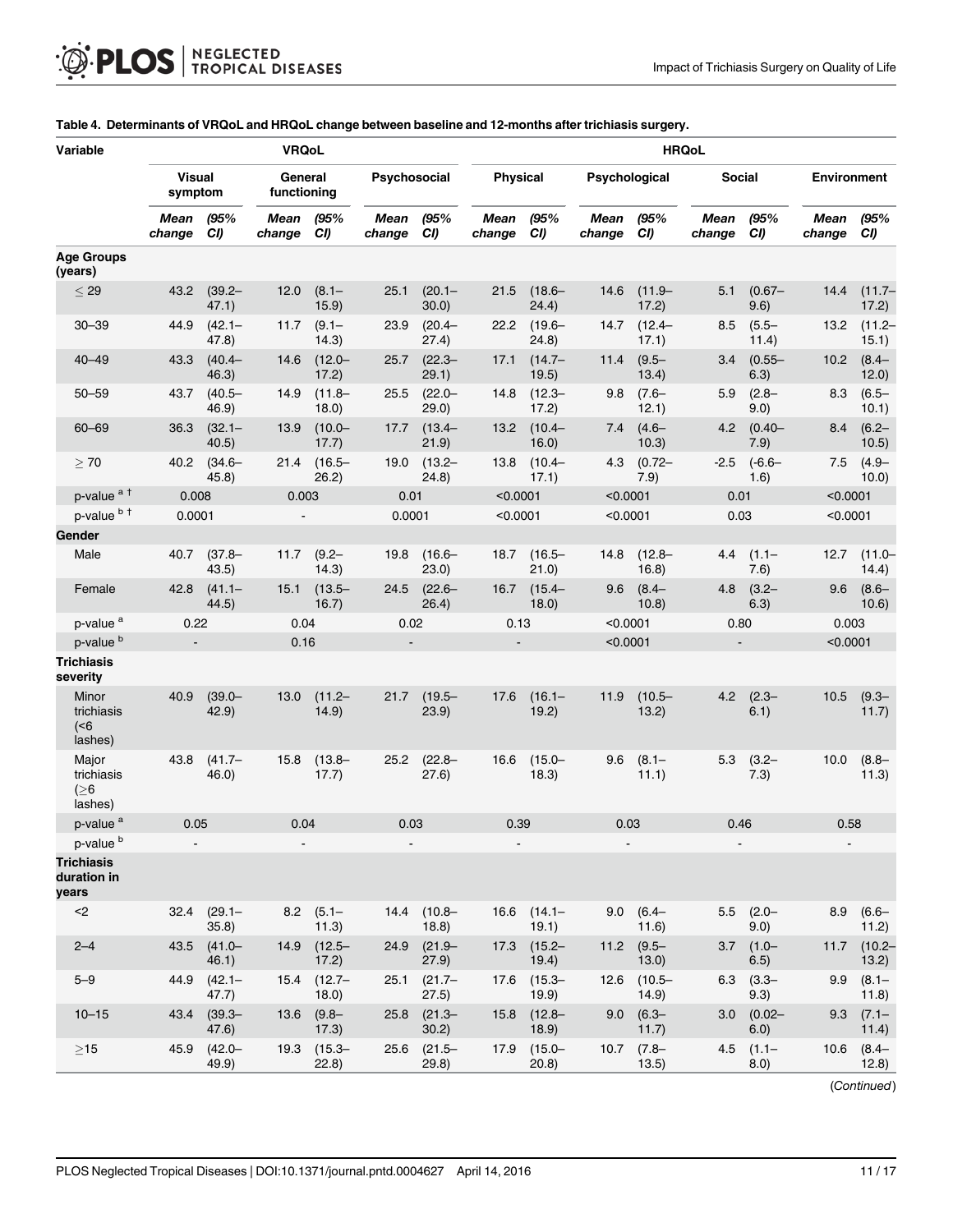| Variable                                   | <b>VRQoL</b>             |                      |                        |                           |                |                      | <b>HRQoL</b>             |                           |                          |                          |                |                         |                    |                         |
|--------------------------------------------|--------------------------|----------------------|------------------------|---------------------------|----------------|----------------------|--------------------------|---------------------------|--------------------------|--------------------------|----------------|-------------------------|--------------------|-------------------------|
|                                            | <b>Visual</b><br>symptom |                      | General<br>functioning |                           | Psychosocial   |                      | <b>Physical</b>          |                           | Psychological            |                          | Social         |                         | <b>Environment</b> |                         |
|                                            | Mean<br>change           | (95%<br>CI)          | Mean<br>change         | (95%<br>CI)               | Mean<br>change | (95%<br>CI)          | Mean<br>change           | (95%<br>CI)               | Mean<br>change           | (95%<br>CI)              | Mean<br>change | (95%<br>CI)             | Mean<br>change     | (95%<br>CI)             |
| p-value <sup>at</sup>                      | < 0.0001                 |                      | 0.0002                 |                           | 0.0007         |                      |                          | 0.79<br>0.76              |                          |                          | 0.76           |                         | 0.97               |                         |
| p-value b t                                | < 0.0001                 |                      | 0.01                   |                           | 0.0001         |                      |                          |                           | $\overline{\phantom{a}}$ |                          |                |                         |                    |                         |
| <b>Baseline</b><br>corneal<br>opacity      |                          |                      |                        |                           |                |                      |                          |                           |                          |                          |                |                         |                    |                         |
| No/<br>peripheral<br>opacity               | 40.7                     | $(39.0 -$<br>42.5)   | 11.7                   | $(10.2 -$<br>13.3)        | 21.4           | $(19.5 -$<br>23.3)   | 16.9                     | $(15.6 -$<br>18.3)        | 11.4                     | $(10.1 -$<br>12.6)       | 6.0            | $(4.3 -$<br>7.8)        | 10.5               | $(9.4 -$<br>11.5)       |
| Opacity<br>involving<br>the visual<br>axis | 45.2                     | $(42.6 -$<br>47.8)   | 19.1                   | $(16.6 -$<br>21.6)        | 27.0           | $(24.1 -$<br>30.0)   | 17.5                     | $(15.5 -$<br>19.5)        | 9.7                      | $(7.9 -$<br>11.6)        | 2.2            | $(-0.09 -$<br>4.4)      | 10.0               | $(8.6 -$<br>11.4)       |
| p-value <sup>a</sup>                       | 0.004                    |                      | < 0.0001               |                           | 0.001          |                      | 0.64                     |                           | 0.14                     |                          | 0.01           |                         | 0.60               |                         |
| p-value <sup>b</sup>                       | 0.02                     |                      | 0.001                  |                           | 0.0004         |                      | $\overline{\phantom{a}}$ |                           | $\blacksquare$           |                          | 0.04           |                         | $\blacksquare$     |                         |
| <b>Baseline</b><br>presenting<br>VА        |                          |                      |                        |                           |                |                      |                          |                           |                          |                          |                |                         |                    |                         |
| Normal<br>(≥6/18)                          | 42.8                     | $(41.0 -$<br>44.7)   | 12.0                   | $(10.4 -$<br>13.5)        | 22.2           | $(20.1 -$<br>(24.3)  | 18.5                     | $(17.0 -$<br>20.0)        | 12.7                     | $(11.4 -$<br>14.0        | 5.8            | $(3.8 -$<br>7.8)        | 12.3               | $(11.1 -$<br>13.4)      |
| MVI $(56)$<br>18 to $\geq 6/$<br>60)       | 41.7                     | $(39.1 -$<br>44.3)   | 15.6                   | $(13.2 -$<br>18.0)        | 24.0           | $(21.3 -$<br>26.7)   | 16.0                     | $(14.2 -$<br>17.9)        | 9.0                      | $(7.2 -$<br>10.7)        | 3.6            | $(1.4 -$<br>5.9)        | 8.0                | $(6.6 -$<br>9.5)        |
| SVI (<6/60<br>to $\geq$ 3/60)              | 44.3                     | $(35.9 -$<br>52.8)   | 23.2                   | $(14.2 -$<br>32.3)        | 26.8           | $(16.6 -$<br>(37.0)  | 11.4                     | $(4.58 -$<br>18.2)        | 5.8                      | $(-0.28 -$<br>11.8)      | $-3.8$         | $(-9.7 -$<br>2.2)       | 10.2               | $(5.5 -$<br>14.9)       |
| Blind $(3/$<br>60)                         | 40.9                     | $(33.7 -$<br>48.1)   | 22.3                   | $(15.1 -$<br>(29.5)       | 28.2           | $(19.1 -$<br>(37.3)  | 15.6                     | $(10.7 -$<br>20.4)        | 8.6                      | $(3.5 -$<br>13.7)        | 6.7            | $(1.1 -$<br>12.2)       | 7.5                | $(4.5 -$<br>10.5)       |
| p-value <sup>at</sup>                      | 0.55                     |                      | < 0.0001               |                           | 0.05           |                      | 0.02                     |                           | 0.0008                   |                          | 0.28           |                         | 0.0001             |                         |
| p-value b t                                |                          |                      |                        |                           |                |                      |                          |                           |                          |                          |                |                         |                    |                         |
| <b>Baseline</b><br>contrast<br>sensitivity |                          |                      |                        |                           |                |                      |                          |                           |                          |                          |                |                         |                    |                         |
| 4 (Best<br>score)                          | 41.1                     | $(38.5 -$<br>43.7)   | 9.4                    | $(7.1 -$<br>11.7)         | 19.6           | $(16.6 -$<br>22.5)   | 20.2                     | $(18.1 -$<br>22.2)        | 14.4                     | $(12.5 -$<br>16.3)       | 7.7            | $(5.0 -$<br>10.3)       | 14.3               | $(12.5 -$<br>16.1)      |
| 3                                          | 44.1                     | $(41.8 -$<br>46.4)   | 14.4                   | $(12.4 -$<br>16.4)        | 25.5           | $(22.9 -$<br>28.0)   | 16.9                     | $(15.2 -$<br>18.7)        | 10.3                     | $(8.7 -$<br>11.8)        | 3.1            | $(0.9 -$<br>5.4)        | 9.3                | $(8.0 -$<br>10.6)       |
| 2                                          |                          | 41.2 (36.4-<br>45.9) |                        | $13.8$ (9.4-<br>18.2)     |                | 23.3 (17.9-<br>28.7) |                          | $16.3$ $(12.2 -$<br>20.3) |                          | $10.2$ $(6.8 -$<br>13.5) |                | $2.5$ $(-2.7 -$<br>7.7) |                    | $9.2$ $(6.5 -$<br>11.9) |
| 1 (Worst<br>score)                         | 41.1                     | $(37.9 -$<br>44.3)   |                        | 19.6 (16.4-<br>(22.8)     | 23.9           | $(20.4 -$<br>27.5)   |                          | $14.5$ $(12.2 -$<br>16.9) |                          | $8.0$ $(5.7 -$<br>10.4)  | 4.8            | $(2.1 -$<br>7.6)        | 8.0                | $(6.3 -$<br>9.7)        |
| p-value <sup>at</sup>                      | 0.65                     |                      | < 0.0001               |                           | 0.16           |                      | 0.0007                   |                           | 0.0001                   |                          | 0.25           |                         | < 0.0001           |                         |
| p-value b +                                |                          |                      | < 0.0001               |                           |                |                      |                          |                           | 0.02                     |                          |                |                         |                    |                         |
| Surgery                                    |                          |                      |                        |                           |                |                      |                          |                           |                          |                          |                |                         |                    |                         |
| Unilateral                                 |                          | 40.3 (38.6-<br>42.0) |                        | $13.2$ $(11.6 -$<br>14.8) | 22.0           | $(20.2 -$<br>23.9)   |                          | $17.0$ $(15.7 -$<br>18.3) |                          | $10.9$ $(9.7 -$<br>12.1) |                | $4.6$ $(3.0 -$<br>6.2)  | 9.6                | $(8.6 -$<br>10.6)       |
| Bilateral                                  |                          | 48.1 (45.4-<br>50.7) |                        | 17.5 (14.9-<br>20.2)      |                | 27.2 (18.9-<br>28.1) |                          | $17.6$ $(15.3 -$<br>19.9) |                          | $10.5$ $(8.4 -$<br>12.6) |                | $5.0$ $(2.1 -$<br>7.9)  |                    | 12.2 (10.5-<br>14.0)    |
| p-value <sup>at</sup>                      | < 0.0001                 |                      | 0.006                  |                           | 0.0070         |                      | 0.65                     |                           | 0.73                     |                          | 0.81           |                         | 0.01               |                         |
| p-value b t                                |                          | 0.0007<br>0.01       |                        |                           |                |                      |                          |                           |                          | 0.007                    |                |                         |                    |                         |

#### Table 4. (Continued)

(Continued)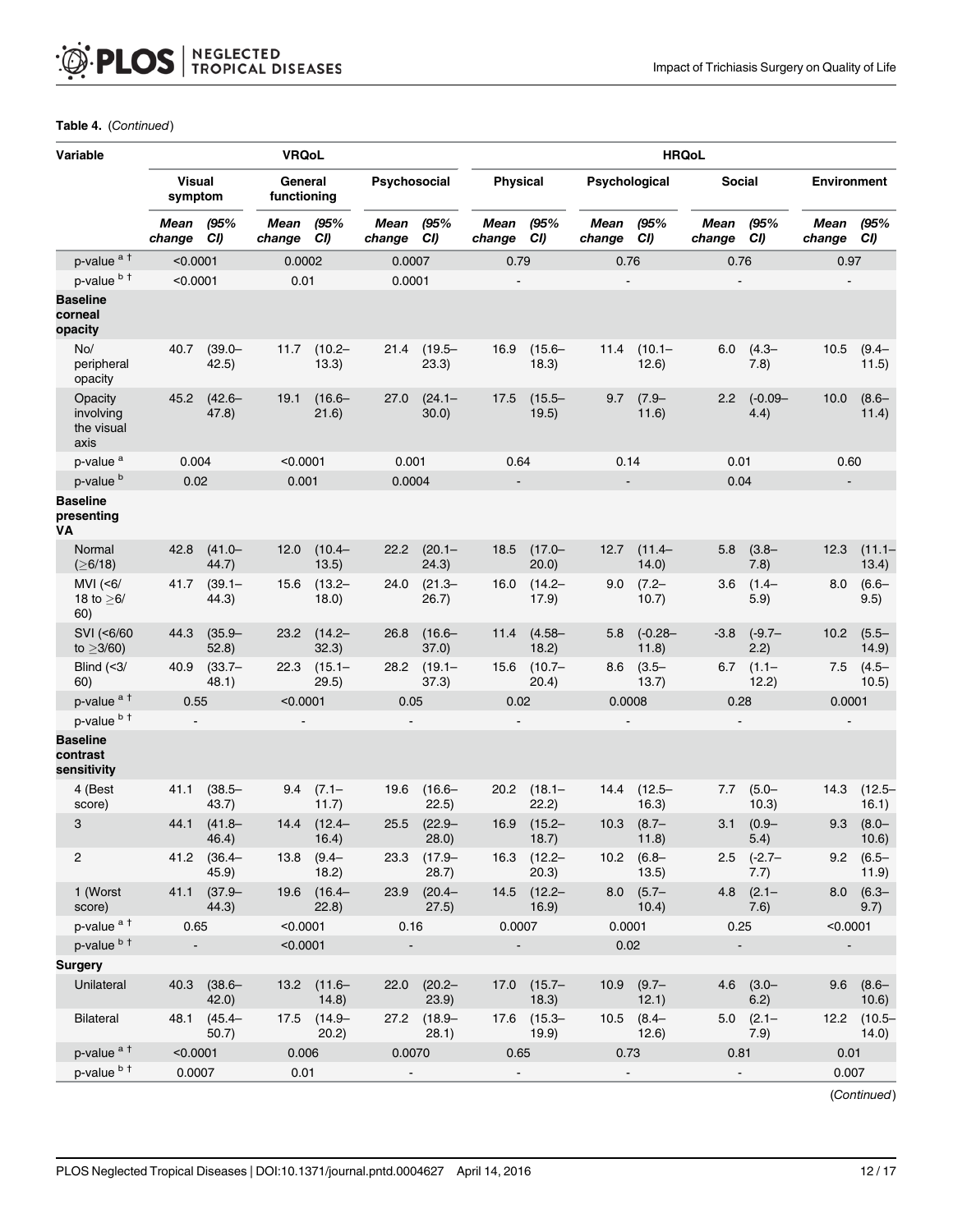| Variable                               |                          |                    | <b>VRQoL</b>           |                    |                       |                     | <b>HRQoL</b>          |                    |                       |                   |                       |                              |                          |                    |  |
|----------------------------------------|--------------------------|--------------------|------------------------|--------------------|-----------------------|---------------------|-----------------------|--------------------|-----------------------|-------------------|-----------------------|------------------------------|--------------------------|--------------------|--|
|                                        | <b>Visual</b><br>symptom |                    | General<br>functioning |                    | Psychosocial          |                     | Physical              |                    | Psychological         |                   |                       | Social<br><b>Environment</b> |                          |                    |  |
|                                        | Mean<br>change           | /95%<br>CI)        | <b>Mean</b><br>change  | /95%<br>CI)        | <b>Mean</b><br>change | (95%<br>CI)         | <b>Mean</b><br>change | (95%<br>CI)        | <b>Mean</b><br>change | (95%<br>CI        | <b>Mean</b><br>change | (95%<br>CI)                  | <b>Mean</b><br>change    | (95%<br>CI)        |  |
| <b>Surgical</b><br>procedure           |                          |                    |                        |                    |                       |                     |                       |                    |                       |                   |                       |                              |                          |                    |  |
| <b>PLTR</b>                            | 43.1                     | $(41.0 -$<br>45.1) | 15.3                   | $(13.4 -$<br>17.2) | 24.1                  | $(21.7 -$<br>26.4)  | 16.9                  | $(15.3 -$<br>18.4) | 11.2                  | $(9.8 -$<br>12.7) | 4.9                   | $(2.9 -$<br>6.9)             | 10.0                     | $(8.8 -$<br>11.3)  |  |
| <b>BLTR</b>                            | 41.5                     | $(39.5 -$<br>43.6) | 13.3                   | $(11.4 -$<br>15.2) | 22.7                  | $(20.3 -$<br>25.0)  | 17.4                  | $(15.8 -$<br>19.0  | 10.4                  | $(8.8 -$<br>11.9  | 4.5                   | $(2.5 -$<br>6.5)             | 10.6                     | $(9.4 -$<br>11.7)  |  |
| p-value <sup>at</sup>                  | 0.31                     |                    | 0.15                   |                    | 0.40                  |                     | 0.63                  |                    | 0.40                  |                   | 0.77                  |                              | 0.56                     |                    |  |
| p-value b t                            | $\sim$                   |                    | $\blacksquare$         |                    |                       |                     | $\blacksquare$        |                    |                       |                   |                       |                              | $\blacksquare$           |                    |  |
| <b>Vision</b><br>change at 12<br>month |                          |                    |                        |                    |                       |                     |                       |                    |                       |                   |                       |                              |                          |                    |  |
| <b>Better</b>                          | 44.7                     | $(42.4 -$<br>47.1) | 16.8                   | $(14.6 -$<br>19.1) | 25.6                  | $(22.9 -$<br>28.2)  | 17.1                  | $(15.3 -$<br>18.9  | 10.9                  | $(9.3 -$<br>12.5) | 5.2                   | $(3.0 -$<br>7.4)             | 9.2                      | $(7.8 -$<br>10.5)  |  |
| Same                                   | 41.9                     | $(39.7 -$<br>44.2) | 12.9                   | $(10.8 -$<br>14.9) | 22.3                  | $(19.7 -$<br>(24.8) | 18.1                  | $(16.4 -$<br>19.8  | 11.6                  | $(9.9 -$<br>13.3) | 4.8                   | $(2.5 -$<br>7.0)             | 11.8                     | $(10.4 -$<br>13.2) |  |
| Worse                                  | 38.4                     | $(35.2 -$<br>41.6) | 12.0                   | $(9.2 -$<br>14.9)  | 21.1                  | $(17.6 -$<br>24.6)  | 15.8                  | $(13.3 -$<br>18.3) | 9.4                   | $(7.2 -$<br>11.5) | 3.9                   | $(0.8 -$<br>7.1)             | 9.9                      | $(8.0 -$<br>11.8)  |  |
| p-value <sup>at</sup>                  | 0.001                    |                    | 0.004                  |                    | 0.03                  |                     | 0.53                  |                    |                       | 0.39              |                       | 0.50                         |                          | 0.28               |  |
| p-value b t                            | 0.001                    |                    | 0.01                   |                    | 0.05                  |                     |                       |                    |                       |                   |                       |                              | $\overline{\phantom{a}}$ |                    |  |

#### Table 4. (Continued)

a P-values from univariable analysis.

<sup>b</sup> P-values from multivariable analysis adjusted. All p-values are calculated using linear regression. For ordinal exposures with three or more categories the <sup>†</sup>p-values are calculated for trend. Using the Benjamini and Hochberg method, only tests with a p-value below 0.020 have a False Discovery Rate of <5%. Variables with univariable p<0.05 were included in the multivariable model, then those with p>0.2 were excluded (dashed line) from the final model after likelihood ratio- test. VRQoL = Vision related Quality of Life.

doi:10.1371/journal.pntd.0004627.t004

duration, central corneal opacity at baseline and improved vision at 12-months. In addition, cases with bilateral trichiasis surgery had greater gains in visual symptom and general functioning subscales scores than those with monocular surgery. Cases with poor contrast sensitivity scores at baseline had significantly greater improvement in general functioning scores than their counterparts. Younger individuals had greater improvement in the visual symptom and psychosocial domain scores; while older individuals had greater improvement in the general functioning subscale score.

For the HRQoL, young age was independently associated with larger improvements in all domains; while males had greater improvement in psychological and environment domain scores than females [\(Table 4\)](#page-10-0). Cases with better baseline contrast sensitivity; no/peripheral baseline corneal opacity and bilateral surgery had larger psychological, social and environment domain scores improvements than their counterparts' respectively. The type of surgical procedure (PLTR or BLTR) was not associated with differences in either change in vision or health related QoL ([Table 4](#page-10-0)). Hence, all QoL change results are presented combining all operated Trachomatous Trichiasis cases.

# **Discussion**

Trichiasis surgery is primarily performed to reduce the risk of sight loss [[10](#page-15-0)]. Between 2004 and 2013, about 1.2 million operations were performed worldwide, and currently around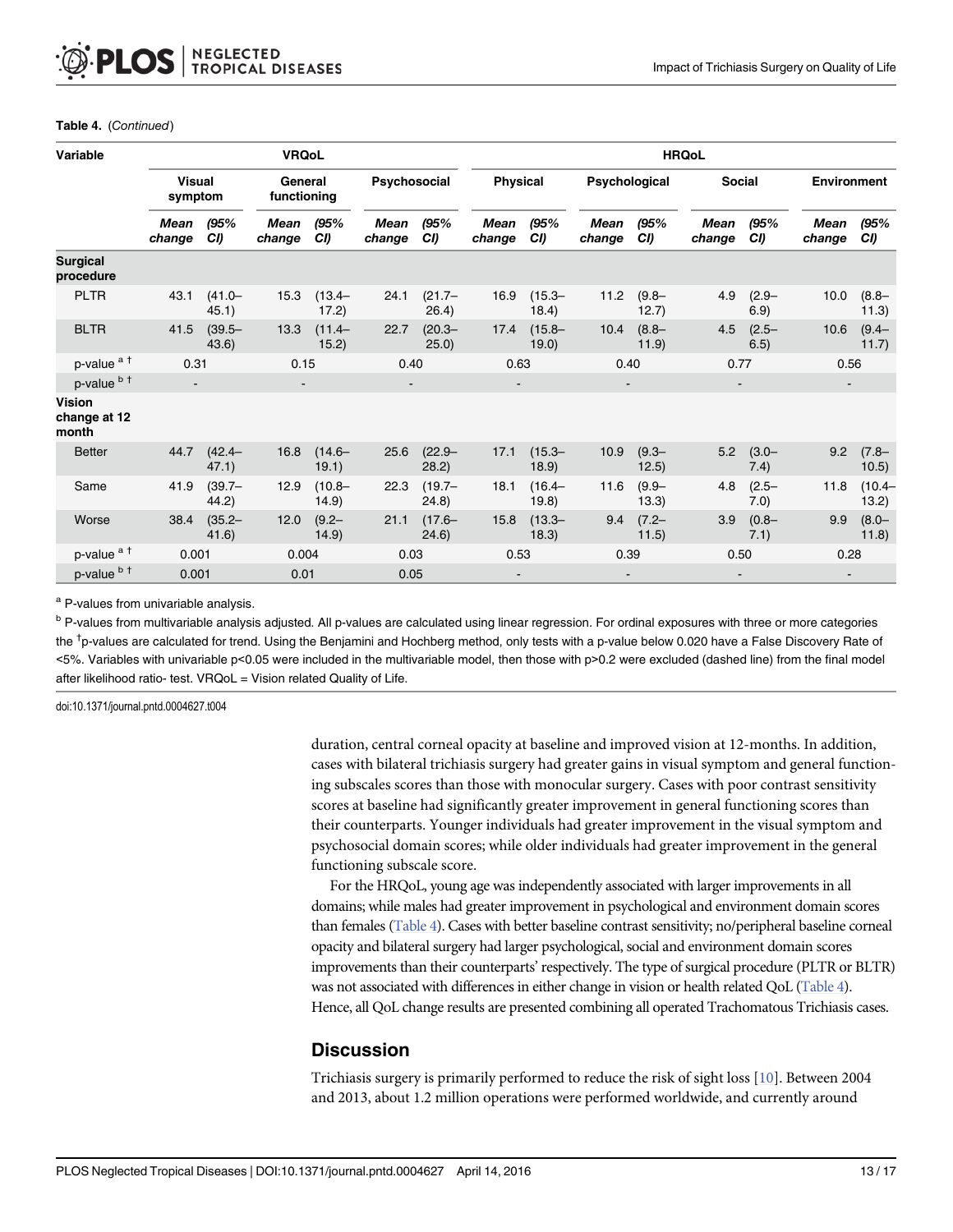<span id="page-13-0"></span>200,000 trichiasis cases are treated annually [[31](#page-16-0)]. However, despite this activity, there is very little longitudinal information on the impact of trichiasis surgery on quality of life. Cross-sectional studies, including the baseline report of this study, have shown that trichiasis is associated with a reduced quality of life and causes marked disability  $[6,7,13]$  $[6,7,13]$  $[6,7,13]$  $[6,7,13]$ . In this study we measured the vision and health related QoL of trichiasis patients before and one year after trichiasis surgery using standard WHO assessment tools. We also compared these outcomes with the QoL scores of individuals who have never had trichiasis, matched by age, gender and location to the cases. We found strong evidence that trichiasis surgery substantially improves both VRQoL and HRQoL 12-months after treatment, even when there is no improvement in vision; while the scores for the comparison participants were largely unchanged.

# Vision Related Quality of Life

For VRQoL, the largest improvement was seen in the visual symptom subscale indicating the major effect that surgery has on relieving pain and discomfort from trichiasis. Trichiasis surgery is also shown to significantly improve visual acuity and contrast sensitivity, which might be related to elimination of the photophobia and tears and restoration of the corneal epithelium as result of the removal of the trichiatic lashes  $[8,11]$  $[8,11]$  $[8,11]$  $[8,11]$  $[8,11]$ . Larger gains in VRQoL were seen in those with improved vision. However, substantial improvement in VRQoL also occurred in patients without visual acuity improvement or even in those with deteriorating vision. This strongly supports the view that trichiasis surgery should be performed not only to save vision but also to treat other debilitating symptoms and improve the VRQoL of affected individuals. In contrast, the comparison participants had no improvement in visual acuity, contrast sensitivity or VRQoL 12-months after enrolment.

There has been no previous longitudinal study quantifying the effect of trichiasis surgery on VRQoL. However, our findings are consistent with a retrospective qualitative study of 13 women with trichiasis in Niger, in which most participants reported that trichiasis surgery markedly improved their quality of life in association with a complete disappearance of the painful physical symptoms [[6\]](#page-15-0). Interestingly, despite a fundamental difference between cataract and trichiasis in the amount of visual loss, the effect size for the improvement in overall eyesight between our study and a study of the impact of cataract surgery in Kenya was comparable  $(1.6 \text{ vs } 1.5)$  and there were large effect sizes  $(>0.80)$  in the psychosocial subscales in both studies [\[30\]](#page-16-0).

# Health Related Quality of Life

Among trichiasis cases, there was marked improvement in HRQoL one year after trichiasis surgery, independent of change in vision. The largest improvement was seen in the physical health domain indicating that trichiasis surgery considerably improves work capacity and ability to function without pain. Similar findings have been reported in the Niger qualitative study  $[6]$ . In contrast, there was either reduction or no change in the HRQoL of comparison participants one year after enrolment.

The results of our study were consistent with the only longitudinal study on HRQoL and trichiasis, conducted in India, which assessed HRQoL in patients before and one month after trichiasis surgery for trachomatous entropion  $(n = 41)$  and 15 days after epilation for minor trichiasis cases ( $n = 19$ ). In the Indian study, HRQoL significantly improved after treatment of patients with normal and poor vision in the physical health, psychological and environment domains, while there was no significant improvement in the social domain. Consistent with our study, the greatest and least improvements were seen in the physical health (mean 21.3 to 23.1 points) and social domains (2.0 to 3.3 points), respectively. The social domain is a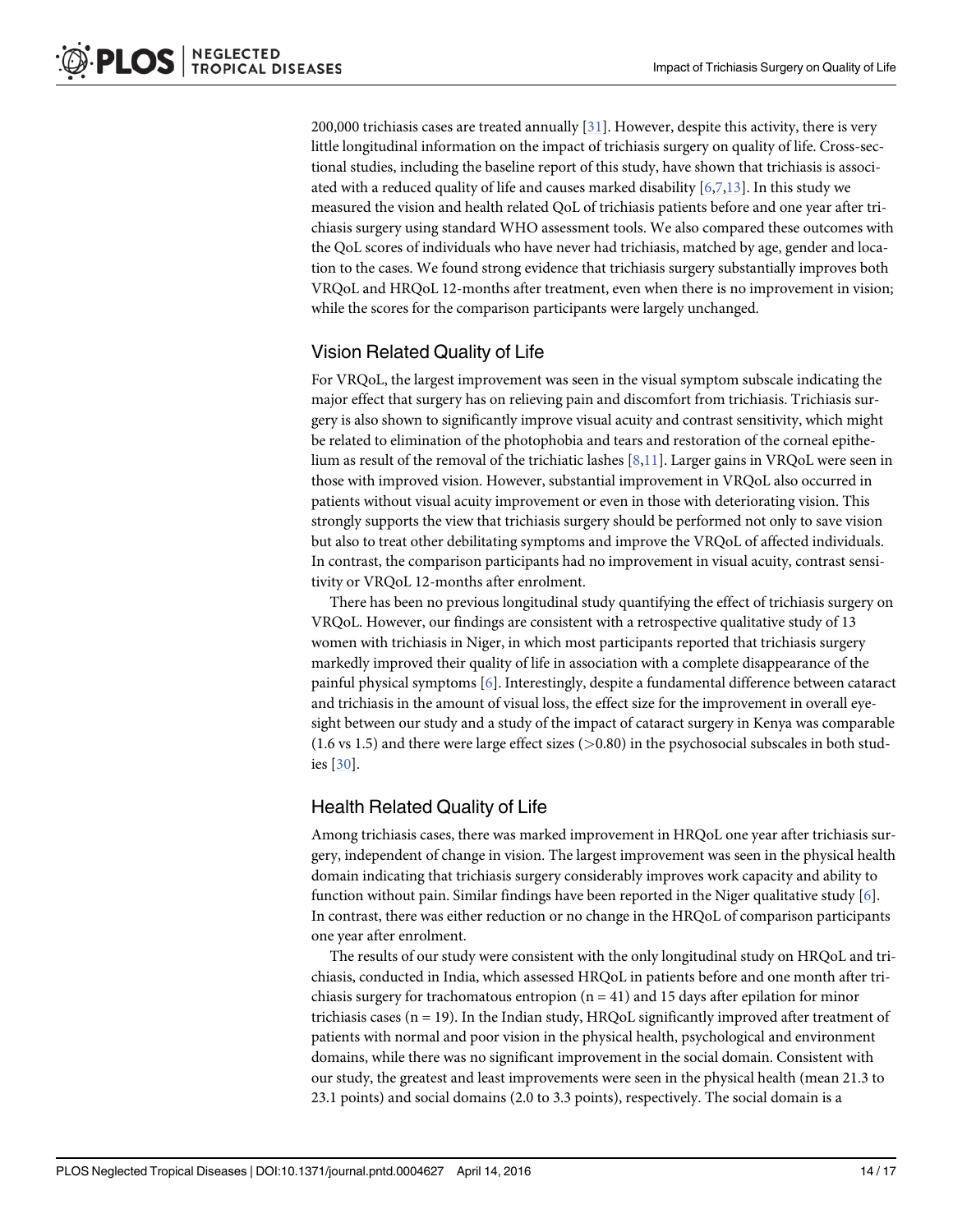composite of social support and personal relationships, which may be less altered by trichiasis surgery.

The QoL improvement in our study was larger in the three HRQoL domains except the physical domain, than reported in the Indian study. These two studies have the following differences that might explain the differences in HRQoL gains. Firstly, most of the cases (67%) in the Indian study had entropion without trichiasis while all had trachomatous trichiasis in our study. Secondly, 19 cases with minor trichiasis received epilation (rather than surgery) while everyone in our study underwent trichiasis surgery. Thirdly, there was less than one month of follow-up in the Indian study during which the surgical wound healing process might influence QoL results [\[13](#page-16-0)].

#### Predictors of Change in Quality of Life of Trichiasis Cases

Longer trichiasis duration and central corneal opacity at baseline predict larger VRQoL gains in all subscales. This suggests that cases with severe disease probably benefit more in terms of improved VRQoL following trichiasis surgery. The results also suggest that bilateral cases benefit more from bilateral surgery to restore their functioning. Older trichiasis cases had greater improvement in the general functioning subscale than younger cases, while younger cases showed greater improvement in the psychosocial scores. Older individuals had more difficulty in general functioning in relation to distance and near vision difficulties at baseline, hence should benefit more from trichiasis surgery in improving their vision and thereby participation in day to day activities. Younger cases may be more likely to be embarrassed, worry about losing eyesight and hesitate to participate in social activities due to their trichiasis than older cases, which may be the reason for younger trichiasis cases to having greater improvement in the psychosocial subscale than older people one year after trichiasis surgery.

#### Strengths and Limitations

This is the first large longitudinal study to measure VRQoL and HRQoL change after trichiasis surgery using validated WHO tools. The same interviewers collected data at both baseline and follow-up to ensure questionnaires were administered in a standard way at baseline and follow-up. The study used comparison participants. Absence of significant improvement in QoL among the comparison participants compared to the cases lends weight to the view that the positive QoL change observed is attributable to trichiasis surgery. The study has a number of limitations. The interviewers were not masked in the trichiasis status of the participants and we cannot rule out the possibility of response bias with cases providing a positive answer to satisfy the interviewers regardless of real change or improvement. To limit these, participants were asked to provide honest answers and reassured that their answers would not affect their treatment in any way. In addition, knowledge of trichiasis status by the interviewers might possibly introduced bias in the outcome assessment. Although the improved QoL probably is largely related to vision improvement, less pain and irritation after the surgery, it is difficult to rule out the possibility that the extent of positive change observed among cases might have been related to the effect of just receiving a health intervention rather than solely attributed to the effect of trichiasis surgery. This possibly would explain the 28.4 score improvement in the overall eyesight subscale in those with vision deterioration one year after trichiasis surgery.

#### **Conclusions**

Overall this study demonstrated that trichiasis surgery substantially improves both vision and health related QoL regardless of the visual acuity improvement, suggesting that the effect of trichiasis surgery goes beyond preventing the risk of blindness and improves the overall wellbeing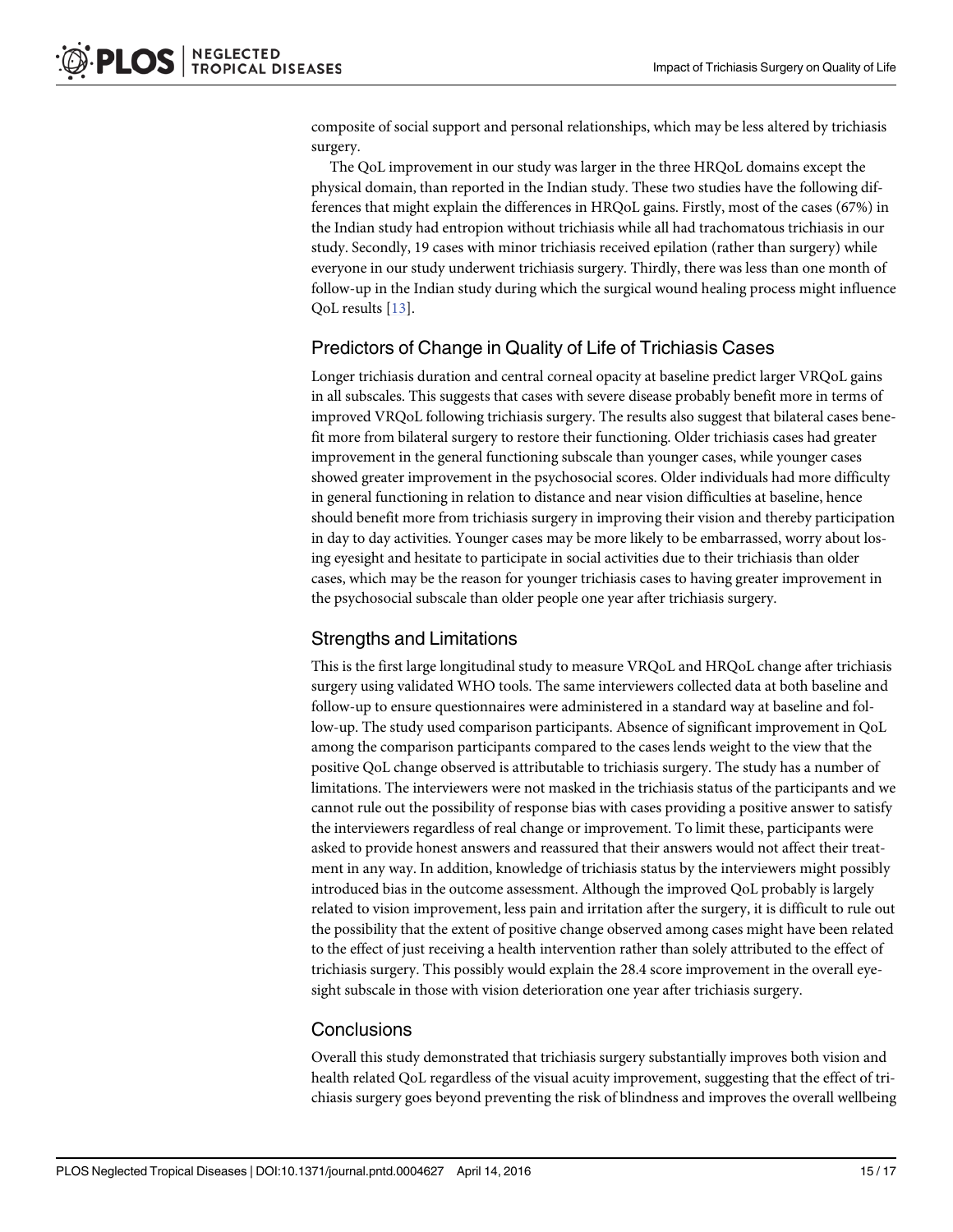<span id="page-15-0"></span>and health perception of affected individuals. Unprecedented effort is needed to scale-up trichiasis surgical programmes and provide prompt surgical intervention to improve overall wellbeing of affected individuals.

# Supporting Information

[S1 Checklist.](http://www.plosone.org/article/fetchSingleRepresentation.action?uri=info:doi/10.1371/journal.pntd.0004627.s001) STROBE checklist. (DOCX)

# Acknowledgments

We thank the trachoma control program in Amhara National Regional State of Ethiopia, which is collaboration between the Regional Health Bureau and the Lions-Carter Center Sight-First Initiative; the research team in Bahirdar, Amhara Region which did the entire field work of the study; the study participants, West Gojam Zone Health Office and the respective Woreda Health Offices, and Mecha Woreda Administration Office.

# Author Contributions

Conceived and designed the experiments: EH PME HK SP HAW MJB. Performed the experiments: EH TW SA ZT MZ AM ZZ MJB. Analyzed the data: EH HAW MJB. Wrote the paper: EH TW SA ZT MZ AM ZZ KC PME HK RLB DCWM SNR SP HAW MJB.

#### References

- [1.](#page-1-0) Pascolini D, Mariotti SP (2012) Global estimates of visual impairment: 2010. British Journal of Ophthalmology 96: 614–618. doi: [10.1136/bjophthalmol-2011-300539](http://dx.doi.org/10.1136/bjophthalmol-2011-300539) PMID: [22133988](http://www.ncbi.nlm.nih.gov/pubmed/22133988)
- [2.](#page-1-0) World Health Organization (2012) Global WHO alliance for the elimination of blinding trachoma by 2020. Progress report on elimination of trachoma, 2010. Weekly Epidemiological Record 87: 161–168. PMID: [22574352](http://www.ncbi.nlm.nih.gov/pubmed/22574352)
- [3.](#page-1-0) Murray CJ, Barber RM, Foreman KJ, Ozgoren AA, Abd-Allah F, et al. (2015) Global, regional, and national disability-adjusted life years (DALYs) for 306 diseases and injuries and healthy life expectancy (HALE) for 188 countries, 1990–2013: quantifying the epidemiological transition. The Lancet.
- [4.](#page-1-0) Frick KD, Melia BM, Buhrmann RR, West SK (2001) Trichiasis and disability in a trachoma-endemic area of Tanzania. Archives of ophthalmology 119: 1839. PMID: [11735797](http://www.ncbi.nlm.nih.gov/pubmed/11735797)
- [5.](#page-3-0) Habtamu E, Wondie T, Aweke S, Tadesse Z, Zerihun M, et al. (2015) Trachoma and Relative Poverty: A Case-Control Study. PLoS Negl Trop Dis 9: e0004228. doi: [10.1371/journal.pntd.0004228](http://dx.doi.org/10.1371/journal.pntd.0004228) PMID: [26600211](http://www.ncbi.nlm.nih.gov/pubmed/26600211)
- [6.](#page-1-0) Palmer SL, Winskell K, Patterson AE, Boubacar K, Ibrahim F, et al. (2014) 'A living death': a qualitative assessment of quality of life among women with trichiasis in rural Niger. International health 6: 291– 297. doi: [10.1093/inthealth/ihu054](http://dx.doi.org/10.1093/inthealth/ihu054) PMID: [25125577](http://www.ncbi.nlm.nih.gov/pubmed/25125577)
- [7.](#page-1-0) Habtamu E, Wondie T, Aweke S, Tadesse Z, Zerihun M, et al. (2015) The Impact of Trachomatous Trichiasis on Quality of Life: A Case Control Study. PLoS Negl Trop Dis 9: e0004254. doi: [10.1371/](http://dx.doi.org/10.1371/journal.pntd.0004254) [journal.pntd.0004254](http://dx.doi.org/10.1371/journal.pntd.0004254) PMID: [26598937](http://www.ncbi.nlm.nih.gov/pubmed/26598937)
- [8.](#page-1-0) Woreta TA, Munoz BE, Gower EW, Alemayehu W, West SK (2009) Effect of trichiasis surgery on visual acuity outcomes in Ethiopia. Arch Ophthalmol 127: 1505–1510. doi: [10.1001/archophthalmol.2009.](http://dx.doi.org/10.1001/archophthalmol.2009.278) [278](http://dx.doi.org/10.1001/archophthalmol.2009.278) PMID: [19901217](http://www.ncbi.nlm.nih.gov/pubmed/19901217)
- [9.](#page-1-0) Wolle MA, Cassard SD, Gower EW, Munoz BE, Wang J, et al. (2011) Impact of Trichiasis surgery on physical functioning in Ethiopian patients: STAR trial. Am J Ophthalmol 151: 850-857. doi: [10.1016/j.](http://dx.doi.org/10.1016/j.ajo.2010.10.039) [ajo.2010.10.039](http://dx.doi.org/10.1016/j.ajo.2010.10.039) PMID: [21333268](http://www.ncbi.nlm.nih.gov/pubmed/21333268)
- [10.](#page-1-0) World Health Organization (2006) Trachoma control: a guide for programme managers. Geneva, Switzerland: World Health Organization
- [11.](#page-1-0) Burton MJ, Kinteh F, Jallow O, Sillah A, Bah M, et al. (2005) A randomised controlled trial of azithromycin following surgery for trachomatous trichiasis in the Gambia. British Journal of Ophthalmology 89: 1282–1288. PMID: [16170117](http://www.ncbi.nlm.nih.gov/pubmed/16170117)